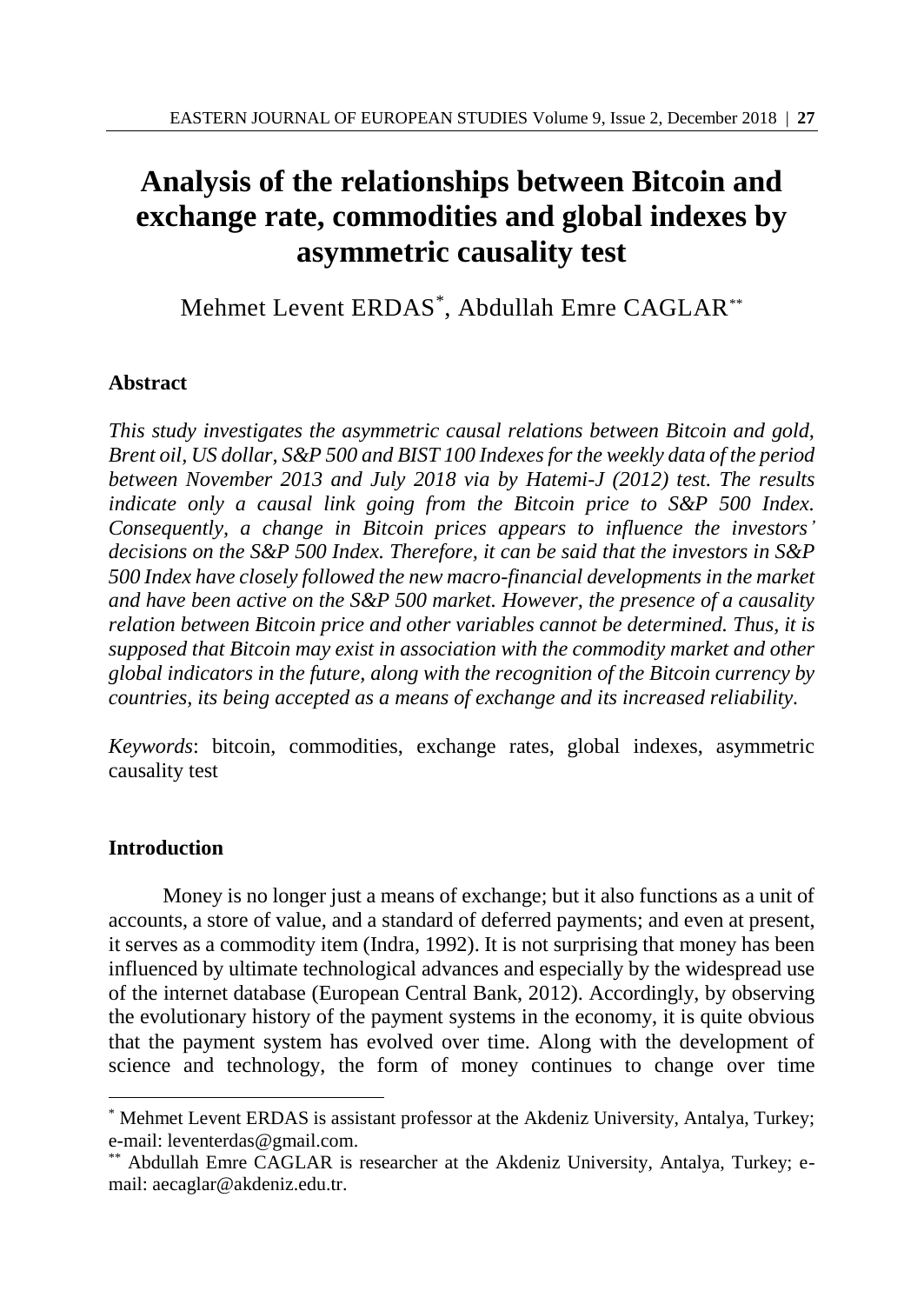(Nurhisam, 2017). One of the recent changes is the high traded volume of electronic currencies, i.e. virtual currencies on the markets.

Over the last few years, there has been an explosion of virtual currencies; for instance, Bitcoin, Litecoin and Ripple have emerged to financial markets. Correspondingly, Bitcoin revolutionized the area of digital currencies; and since then, it has been influential in the current life. Thanks to the increased technological opportunities and to the significant number of internet users, Bitcoin has become widespread in international markets. Given these circumstances, it is inevitable that Bitcoin will be affected by the financial markets and the real economy.

Bitcoin is a digital or virtual form of cryptocurrency that is fully distributed; it uses peer-to-peer technology to enable instant electronic payments (Bartos, 2015; Nakatomo, 2008) based on mathematical proof and relies on cryptographic protocols. It is progressed by consensus network, namely open source software (Giungato *et al*., 2017; Nakatomo, 2008). Bitcoin consists of the Bitcoin protocol, the block chain, distributed mining and transaction script (Antonopoulos, 2014). Unlike regular fiat money, a Bitcoin has no physical form, it is not a legal tender, it is not issued by any government bank or organization (Murphy *et al*., 2015), its supply is not manipulated by a government or other central authority (Yermack, 2013), and can be inflated at will (Kurihara and Fukushima, 2017). The points which make Bitcoin superior and the subject of numerous discussions are the use of a different technology than other currencies in use and the chance to conduct point-topoint money transfer without relying on a central body. Additionally, thanks to the present technology, Bitcoin is not controlled by any government or organization. The whole technology is built on a logic called "block chain". The block chain is the major characteristic used to maintain the processes of the Bitcoin system, in that all transactions and transfers are entered into block chain records and double spending is prevented (Bartos, 2015). Hence, a block chain is like a book containing the ledger of all past transactions (Chiu and Koeppl, 2017).

Bitcoin is the first implementation of a cryptocurrency, and it was originally developed in 2008 as a system for electronic transactions without relying on trust, described and implemented by a group of programmers under the pseudonym of Satoshi Nakamoto, published as a proof of concept for a currency (Nakamoto, 2008). However, Bitcoin software was first issued at the beginning of 2009 by an anonymous entity, working under the name "Satoshi Nakamoto" in Japan, after the same entity in 2008 introduced the concept in a study (Rogojanu and Badea, 2014).

Without doubt, Bitcoin is probably the most widely known and used cryptocurrency in the world, being a powerful form of cryptocurrency, and its dynamics and status have been controversial (Katsiampa, 2017). Despite criticisms on currency's technical, safety and legal issues, there is an increasing interest not only from academic researchers, but also from the real world (Bartos, 2015). While it was highly approved in the national economies of countries such as Japan, China, UK, Sweden and Denmark, many national economies deprecated it for being the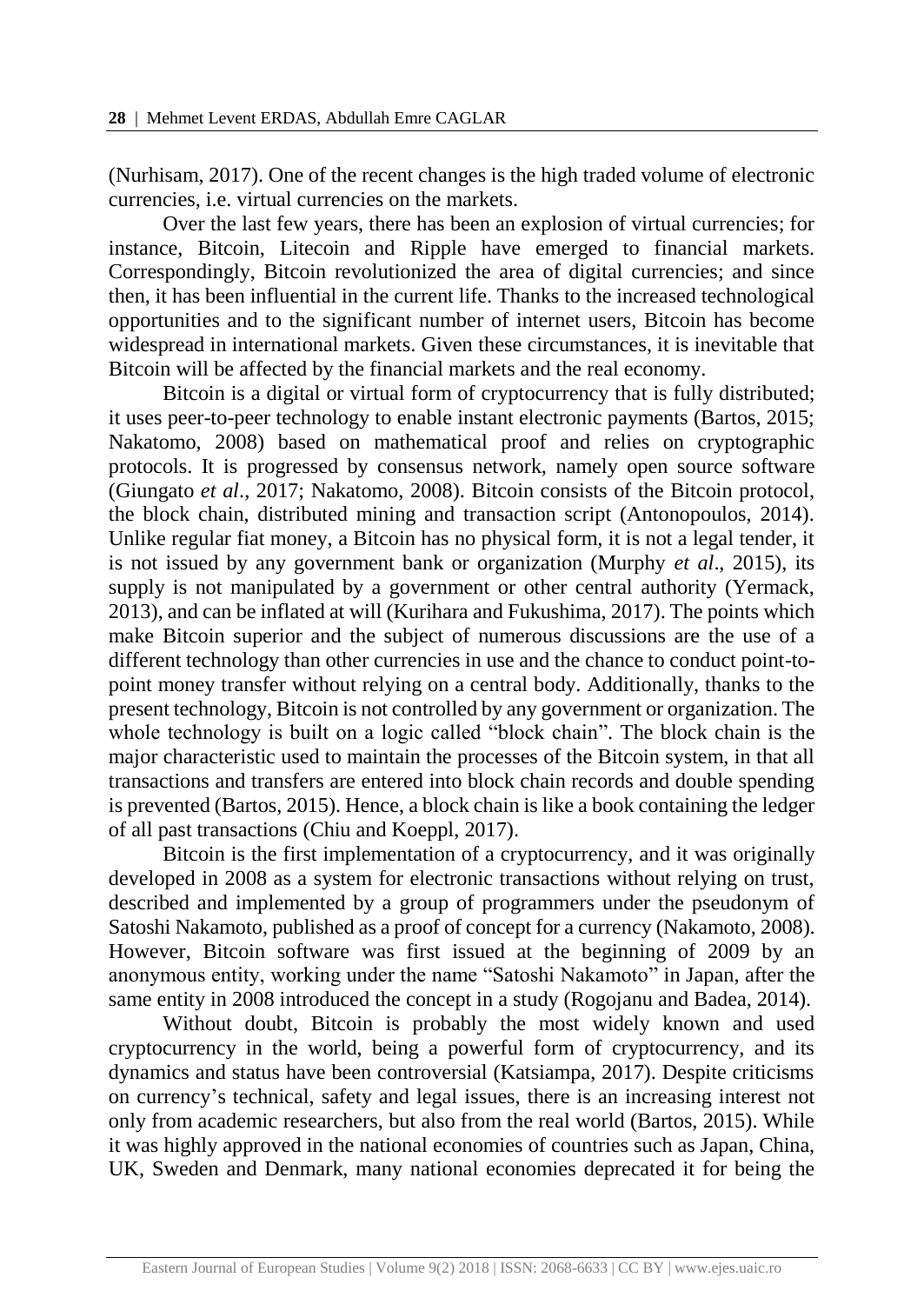most open and insecure payment system (Bhardwaj *et al*., 2017). However, since Bitcoin became the first decentralized cryptocurrency in 2008, a wide variety of cryptocurrencies have been traded around the world. As Bitcoin is the combination of elements forming the basis of the digital currency ecosystem, the currency used in the exchanges between participants seeking to enter the cryptocurrency market should also be Bitcoin (Antonopoulos, 2014). Consequently, it is necessary to analyse both the development process and the possible effects of digital currency since it is likely to take the place of banknotes and coins in the future (Ozturk and Koc, 2006) and to provide many functions of banknotes.

While being among several cryptocurrencies, Bitcoin also stands out among others in terms of building an economic structure as the principal and most popular cryptocurrency with regard to criteria such as market capitalization, number of transactions, trading volume, range of opening and closing prices, and number of users (Vyas and Lunagaria, 2014). To this end, the aim of this paper is to examine the causality relationships between the Bitcoin price and commodity markets, exchange rate and global indexes via Hatemi-J (2012) asymmetric causality test, which is designed to detect the impact of positive and negative shocks separately by eliminating the existence of asymmetric information in financial time series.

Previous papers have exclusively dealt with the financial characteristics of Bitcoin, the price of Bitcoin, the characterizations of Bitcoin as a financial asset. If the previous studies are analysed, it can be clearly observed that no study includes both employing the Hatemi-J (2012) asymmetric causality test and the existence of the relationships between Bitcoin prices and commodity markets, exchange rates and global indexes used for the description of the dynamics of time-varying asset correlations. The current study attempts to fill this research gap. For this purpose, the existence of the relationships between Bitcoin prices and global indexes, exchange rates and commodity markets are analysed by Hatemi-J (2012) asymmetric causality test which can split positive and negative shocks separately, using time series weekly data over the period 24.11.2013 to 08.07.2018.

To the best of our knowledge, it is the first research analysing the relationships between Bitcoin prices and commodity prices, exchange rate and global indexes via Hatemi-J (2012) asymmetric causality test. Furthermore, due to the fact that the price of Bitcoin has been extremely volatile in recent years, it is important to work with current data. Thus, this study is considered to have contributed greatly to the expansion of research in this area.

The rest of this paper is structured as follows: in section 2, the research background is described extensively; in section 3, our methods and data specifications are briefly presented; in section 4, the experimental results are provided; and in the final section, conclusions and recommendations are outlined. Policy recommendations within the framework of the findings will provide the conclusions of this study. The findings and discussions of this study are aimed to be an important source for future empirical, econometric and theoretical researches. In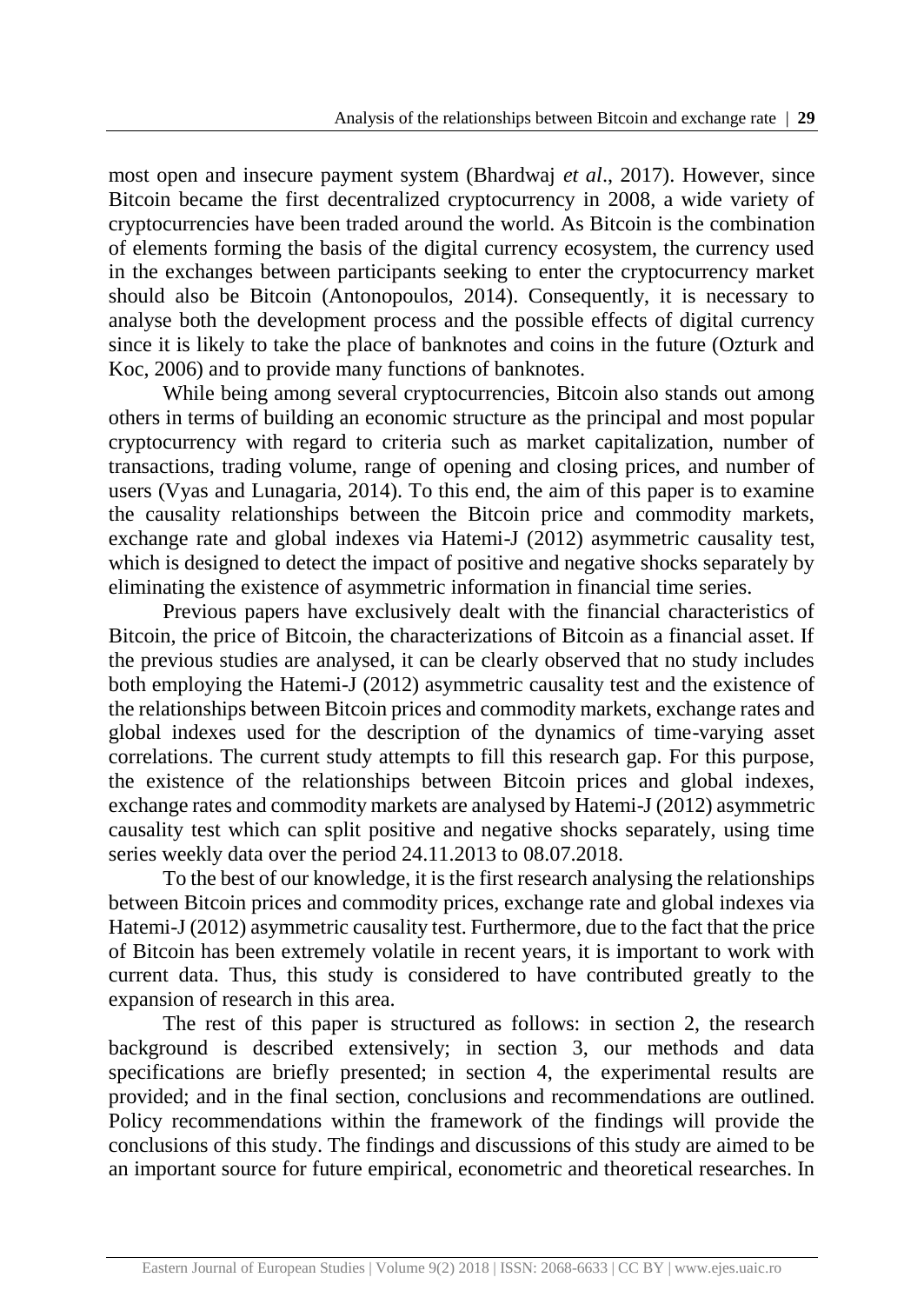other respects, this study is considered a dimension regarded not only academically but also in terms of investor behaviour.

#### **1. Literature review**

The rapid rise of Bitcoin's popularity and the increase in the number of block chain wallets have attracted a growing interest among economists and have led to many academic articles about Bitcoin.

Based on the three basic functions of money, i.e. a medium of exchange, a store of value, and a unit of account, Yermack (2013) examined whether Bitcoin should be considered as a currency. In his study, the author observes that Bitcoin's volatility is a lot higher than the volatilities of other widely used currencies. He also added that this undermines Bitcoin's usefulness as a medium of exchange and a unit of account. Yermack also observed that there is virtually zero correlation between Bitcoin's daily exchange rate with the U.S. dollar and the dollar's exchange rates against the British pound, Swiss franc, euro, yen and gold.

Van Wijk (2013) investigated the impact of stock markets, exchange rates and oil price on Bitcoin price. The result suggests that the Dow Jones Index, the euro– dollar exchange rate and oil price have a significant impact on the value of Bitcoin in the long run. Glaser *et al*. (2014) investigated whether users consider Bitcoin an asset or a currency. At the end of the study, they came to the conclusion that Bitcoin is not a currency used for purchasing goods and/or services, but rather a speculative financial asset. Chen and Vivek (2014) investigated the Bitcoin's function as a medium of exchange and its usefulness as an investment asset. The study found that Bitcoin as a cryptocurrency may not be suitable as an exchange currency, whereas it can play a substantial role in increasing the efficiency of an investor's portfolio. Brandvold *et al*. (2015) examined Bitcoin exchanges to study Bitcoin's price formation and to find which exchanges react to the new information in the fastest way and are accurate in price formation. They analysed Bitfinex, Bitstamp, Btce, BTC China and Mt. Gox as they had the biggest traded volume at the time of the analysis and Bitcurex and Virtex which had smaller traded volumes. The study revealed that Mt. Gox and Btce were exchanges with the highest traded volume and the prominent price leaders; while smaller exchanges, as expected, did not play a role in the price discovery and they followed the market.

In their study examining Bitcoin as a medium of investment, Briere *et al*. (2015) revealed that its investment offers significant diversification benefits. The results indicate that Bitcoin offers significant benefits for a diversified portfolio due to its high return and volatility, as well as to its low correlation with traditional assets. However, they also added that some risks can occur in the long term.

In their paper, Baek and Elbeck (2014) first compared the volatility of Bitcoin and stock market index; and then, investigated the drivers of Bitcoin returns. Consequently, they found that Bitcoin is 26 times more volatile than the S&P 500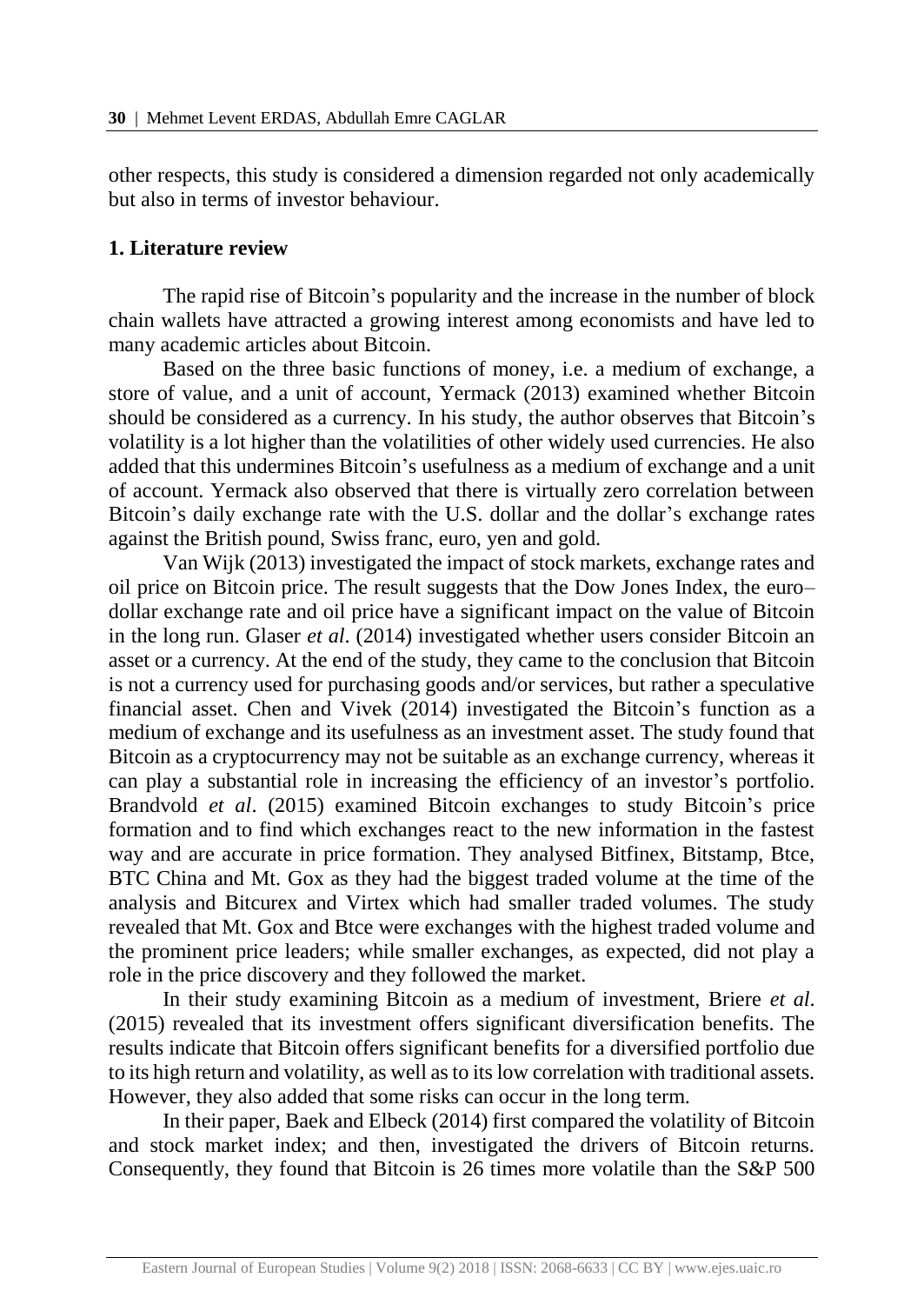Index. Additionally, they also found in their regression model that the only variable affecting Bitcoin prices is the monthly change on the highest and lowest daily price differences. Atik *et al*. (2015) explored the relationship exists between Bitcoin and the exchange rate in case of Turkey over the period 2009 to 2015. They examined the most trading currencies around the World, in order to influence Bitcoin on other exchange rates. For this purpose, the interaction between Bitcoin daily exchange rates and the most commonly used cross exchange rates in the World was examined by the co-integration analysis. The results of the analysis indicate one-way causality between Bitcoin and the Japanese yen and also, the Japanese yen and Bitcoin had a delaying effect on each other. Dyhrberg (2015) used a daily dataset covering the time period from 2010 to 2015 as a basis to investigate whether Bitcoin is a hedge or safe haven asset against price drivers by employing the asymmetric GARCH. As a result of this research, they concluded that as in gold, Bitcoin holds some of the same hedging features and can hedge against stocks in the FTSE and USD currency in the short term in order to take measures against Bitcoin's market risk. He also revealed that Bitcoin can be contained in the variety of instruments available to market analysts to hedge market specific risk.

In another study, Dwyer (2015) indicated that variance in Bitcoin returns is higher than in gold and foreign exchanges while Bitcoin returns are higher than both investment classes. According to Edwards (2015), collapses like the bankruptcy of Cointerra and a bitcoin-mining hardware company in the US, and problems concerning the cryptocurrency besetting the system, which caused fluctuations in the Bitcoin price and \$1,151 peak value of Bitcoin on 4<sup>th</sup> December 2013, dropped to \$200 by mid-February 2015 with the fall in the Mt Gox Bitcoin exchange, stopped the operations of Bitcoin miners.

Bouoiyour and Selmi (2015) explored the association between precious metals, such as gold and silver, and Bitcoin prices with high fluctuations in financial markets by using an optimal-GARCH model. They concluded that gold, silver and Bitcoin as a hedge and safe haven are not constant over time and Bitcoin acts as a weak safe-haven in the short run, and as a hedge in the long run. Another result is on the Bitcoin market, where prices are driven more by negative than by positive shocks. Kristoufek (2015) argues on how Chinese economy reflects Bitcoin applications and its prices, and examines the probable influence of Bitcoin prices in the Chinese market. At the end of the analysis he found that despite being a speculative asset, its suitability for the trade money supply and fundamental economic factors affect the Bitcoin price in the long term. He concluded that Bitcoin is a unique asset both for not possessing the property of a safe investment instrument, and for its speculative nature. Furthermore, the study concluded that there is a positive and significant relationship between the Financial Stress Index and Bitcoin's price. Georgoula *et al*. (2015) applied time series analysis to examine the relationship between Bitcoin prices and major economic variables; researched the technological information, such as Google Trends and Wikipedia. According to their results, the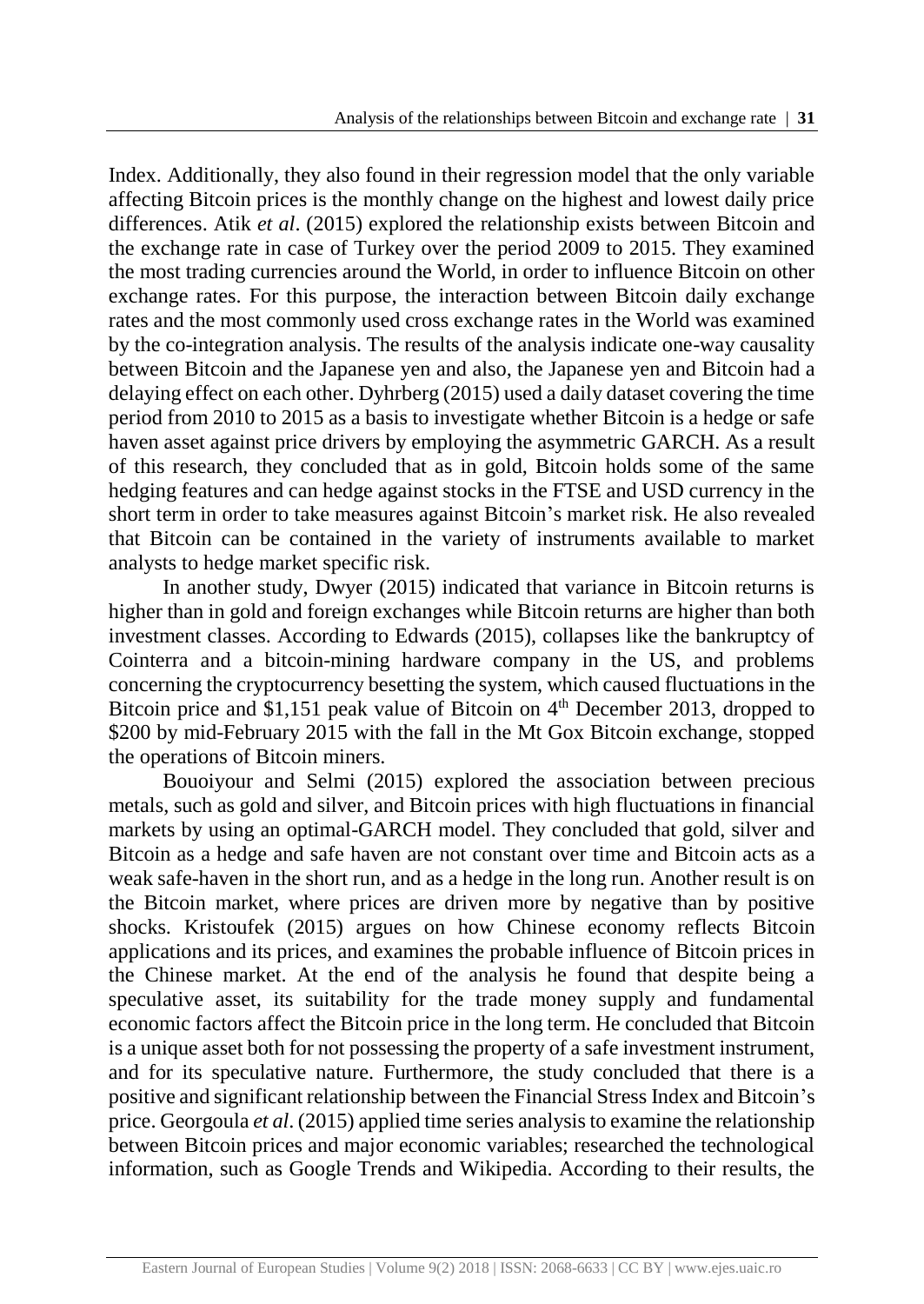value of Bitcoins has a negative significant association with the exchange rate of USD and EUR. Their finding reveals that the Bitcoin price has a positive impact on the number of Bitcoins in circulation. They also found that Bitcoin price has a significant negative relationship with S&P 500 Index. Bouoiyour *et al*. (2016) analysed the relationship between electronic commerce transactions and investor attraction. The study suggests that Bitcoin prices have significantly affected electronic commerce transactions. The study also indicates that investor attraction has significantly affected Bitcoin prices. Moreover, their study supports the excessively speculative nature of Bitcoin without overlooking its economic benefits.

In his study, Dyhrberg (2016) used the asymmetric GARCH model which tests the hedging characteristic of Bitcoin. He revealed that Bitcoin may possess a hedging instrument against the US dollar in the short term and stocks in the Financial Stress Index and may be ideal for risk infelicitous investors in anticipation of negative shocks to the market. Ciaian *et al*. (2016) characterized and evaluated the determinants of Bitcoin price by applying time-series analytical mechanism over the 2009 -2015 period. By contrast to the previous studies, they only found a significant impact of global macro and financial development captured by the Dow Jones Index, exchange rate and oil price for the short term; and they did not determine Bitcoin price in the long run.

Bjerg (2016) tested Bitcoin as a typical theory of fiat money. He revealed the analysis under the principle that Bitcoin is commodity money without gold, fiat money without state, and credit money without debt and mentioned that despite the fact that Bitcoin is no gold, state or debt backing. Szetela *et al*. (2016) explained the association between the selected exchange rates and Bitcoin price using ARMA and GARCH models. The results of GARCH models revealed that there is a conditional variance which exists between Bitcoin and US dollar, euro and yuan while ARMA models indicated no dependency existed between the return of Bitcoin to Zloty and all other exchange rates. Kocoglu *et al*. (2016) analysed the efficiency, liquidity and volatility of the Bitcoin markets of firms traded on the eight different stock exchanges. Their studies indicated that it is not a reliable instrument despite its high yield. Besides, the Bitcoin market stood out as still vulnerable to many risks and speculations.

Icellioglu and Ozturk (2017) studied the short and long run causal relationship between Bitcoin and selected exchange such as dollar, euro, pound, yen and yuan investigated in the 2013-2017 period. To analyse the causality relation between Bitcoin and selected exchange, Johansen Test and Granger Causality Test were employed. The results of the test carried out by Johansen and Granger revealed that the existence of long- and short-run relationships between Bitcoin and other exchanges – i.e. dollar, euro, pound, yen and yuan – were not detected.

Poyser (2017) aimed to investigate the relationship between Bitcoin's market price and a measure of micro and macro variables employing a different method, namely the Bayesian Approach. They reported that the Bitcoin price had a negative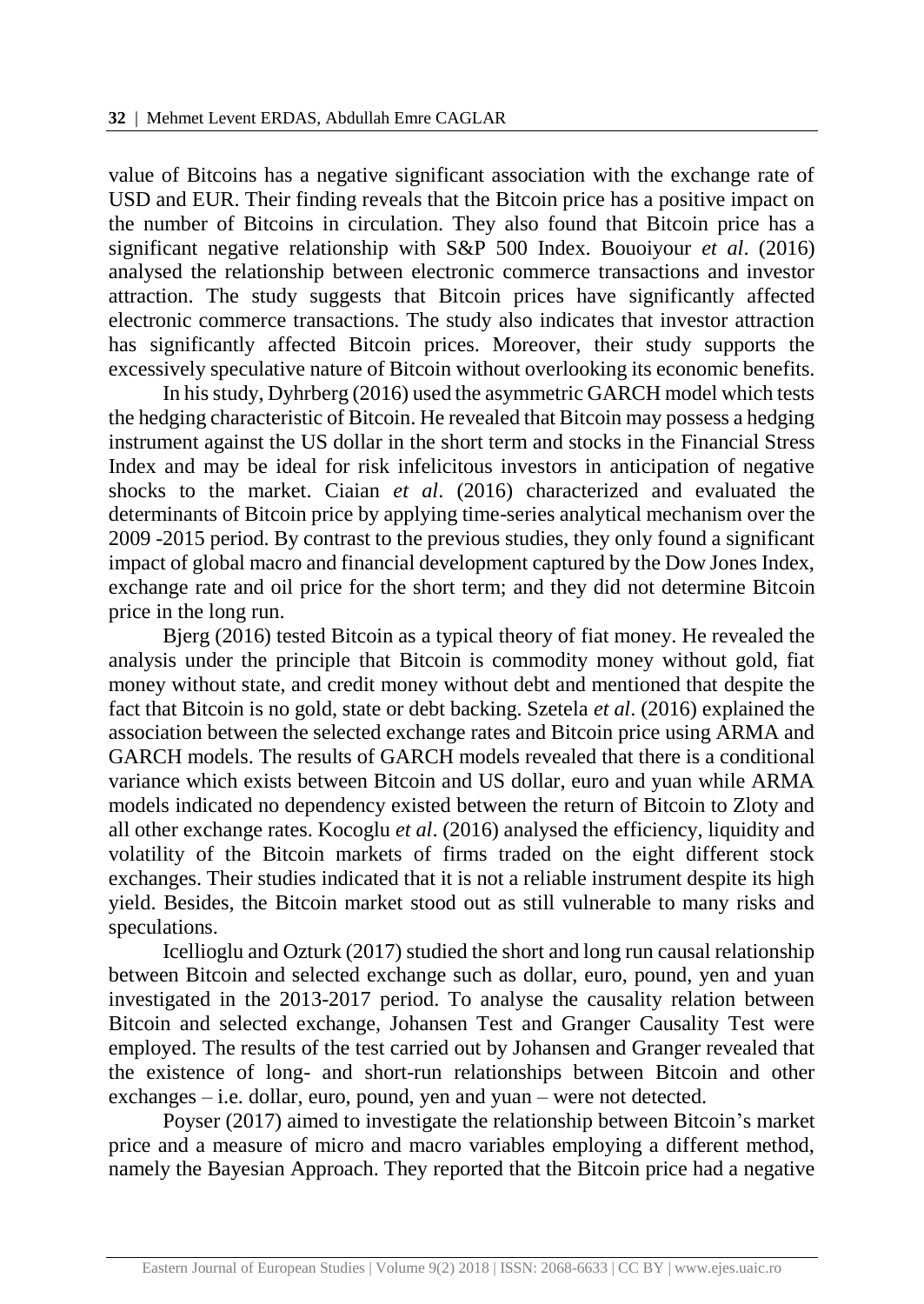association with the investor's attention, gold price and pair of yuan to USD while it had a positive association with the stock market index, pair of USD to euro. Another result of this study suggested that Bitcoin is an asset, since it currently seemed to react as a speculative and secure instrument as well as a potential for a capital flights instrument.

Dirican and Canoz (2017) aimed to reveal whether Bitcoin is a factor affecting investor decisions. By using ARDL boundary test method in their study, they investigated the presence of a co-integration between Bitcoin and selected indices. A co-integration relationship between Bitcoin prices and leading US and Chinese stock market indices was observed. Within this context, it can be stated that investors in these stock markets could be influenced by Bitcoin prices in their long-term investment decision process. No relationship was found with BIST100, FTSE100 and NIKKEI225 indices. Jin and Masih (2017) examined the correlation between Bitcoin return and the stock index which constitute Islamic principles by using the MGARCH-DCC, CWT and MODWT methods and daily data from January 2013 until January 2017. Using diverse methodologies in their study, they found that Malaysia's Sharia's stock market and Bitcoin were low or negatively correlated, which indicates that Bitcoin can be seen as a significant diversification instrument to increase portfolio performance for Islamic stock indexes.

By using ARCH and GARCH methods, Eswara (2017) aimed to investigate the effect of volatility of Indian cryptocurrency along with five global cryptocurrencies as dollar, euro, sterling, yen and yuan using. The analysis of test results was based on the long returns of the time series data of six cryptocurrencies, resulting in 105 observations using EVIEWS statistical software. The results indicated that there was a significant impact on BTC/INR volatility due to other cryptocurrencies. Moreover, the test results showed that BTC/INR was positively correlated to BTC/USD and was the least and negatively correlated to BTC/CNY.

In another study by Kajtazi and Moro (2017), the literature review shows no significant correlation or negative correlations between Bitcoin and traditional assets traded in the western countries in particular, while there are small but statistically significant correlations between Bitcoin and several Chinese assets.

Baur *et al*. (2017) indicated that Bitcoin may be a diversification tool due to its low correlation with traditional instruments, and may reach a certain level in the investment portfolio. The results also suggest that Bitcoin is mostly used as a speculative investment, not as an alternative currency and medium of exchange. Bouri *et al*. (2017) studied to explore how the volatile price of Bitcoin changes denominated in the US dollar. The study used daily returns data over the period 2011 to 2016. Besides, they aimed to research whether Bitcoins can be a hedge, risk aversion or have safe range asset under market uncertainty scenarios. In the short run, they reported that Bitcoin behaved as a hedge, since it reacted positively to great financial movements. Nonetheless, the robustness analyses suggest that there is a negative relation between the volatility index and Bitcoin movements. According to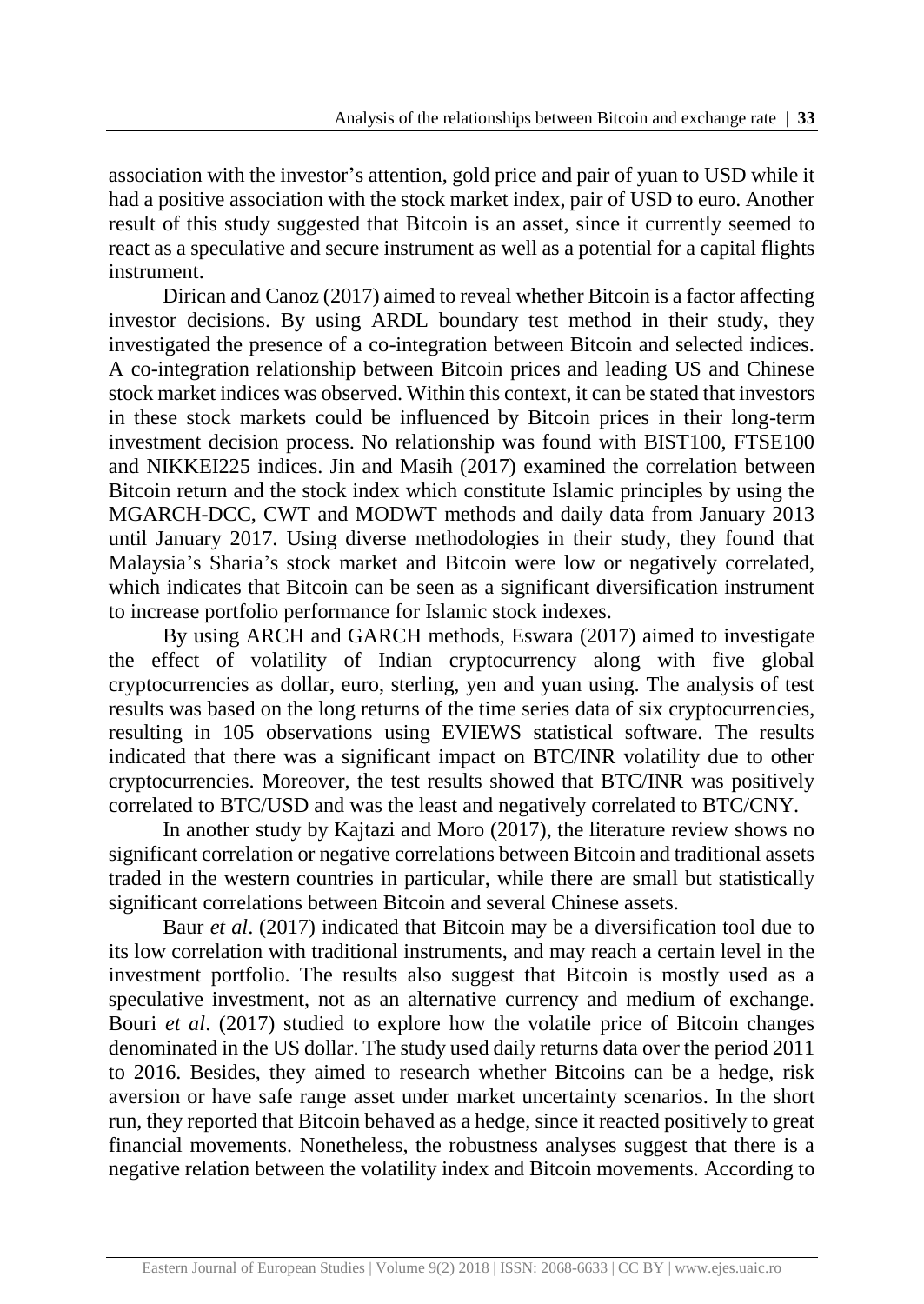their studies, it is essential to research the association between Bitcoin's market price and financial measurement, and precious metals prices in a dynamic environment. Sovbetov (2018) studied variables which affect the prices of five of the most traded cryptocurrencies by employing ARDL bound test. The results showed that both in the short and long run, financial variables which are at market risk, trading volume and volatility, determine five cryptocurrencies. The study indicated that S&P 500 Index reacts positive impact on Bitcoin, Ethereum and Litcoin in the long-run, and its sign turns to negative because of losing significance in short-run.

Baur *et al*. (2018) employed similar issue and econometric models to Dyhrberg's (2016). They analysed the relationship between Bitcoin, gold and US dollar by using GARCH volatility analysis. The results of the econometric model revealed that Bitcoin acts differently in terms of returns over time, volatility and correlation features in comparison with other assets such as gold and the US dollar.

By applying Johansen Co-integration and Granger Causality models, Gulec *et al*. (2018) investigated the association between the selected financial indicators and Bitcoin price. The first period ran from the establishment of variables in March 2012 until May 2018. The results indicated that Bitcoin prices have an increasing trend with a high volatility and that the relationship that exists between interest rates and Bitcoin prices is a variable.

#### **2. Data and methodology**

l

This current paper attempts to examine the impacts of negative and positive shocks occurred in the virtual currency which pioneered other cryptocurrencies called *Bitcoin* on other macroeconomic variables and global indexes. Our analysis focuses on the Bitcoin prices (BTC/USD) due to the fact that the highest share in the cryptocurrency markets belongs to Bitcoin currency. The previous study shows that the relationship between the price of Bitcoin and various stock market indexes was examined. However, commodity prices are ruled out in most of the studies. Based on this finding, this study analyzes gold price (Gold, 1 troy ounce), exchange rate (USD, 1 US dollar), Brent oil price (Brent oil, per barrel) variables as well as the S&P 500 Index which is a market-capitalization-weighted index of the 500 largest U.S. publicly traded companies by market value<sup>1</sup>, and the BIST 100 Index which is a capitalization-weighted index composed of the national market firms except investment trusts<sup>2</sup>.

Accordingly, the asymmetric causality relations between Bitcoin and exchange rate, commodities and global indexes are examined. The frequency of the dataset is on a weekly basis and covers the 24.11.2013 to 08.07.2018<sup>3</sup>. The natural

<sup>&</sup>lt;sup>1</sup> Read more on https://www.investopedia.com/terms/s/sp500.asp.

<sup>2</sup> See https://www.bloomberg.com/quote/XU100:IND.

<sup>3</sup> Data where extracted from http://www.investing.com.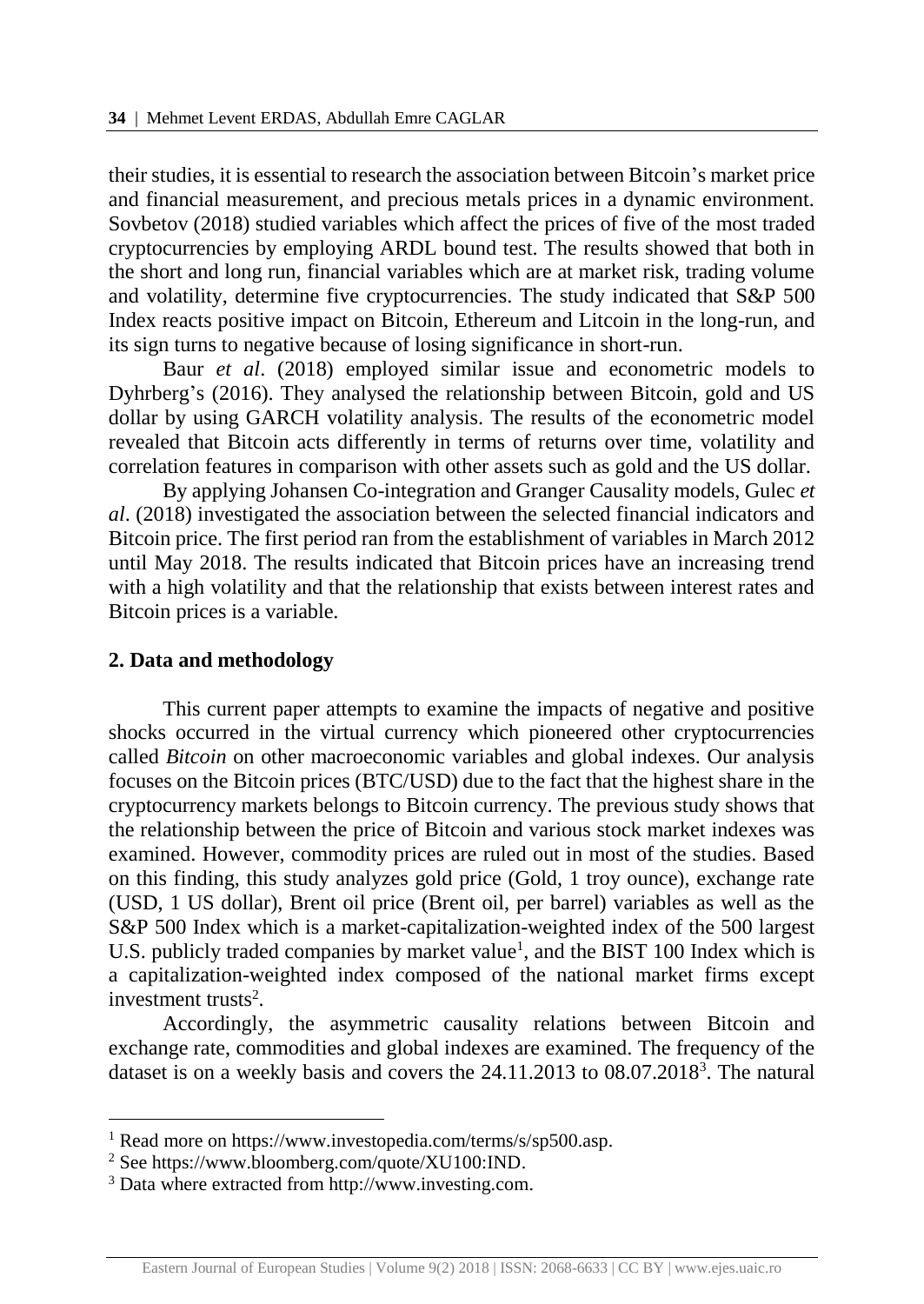logarithm of the data was taken before the analysis. It is aimed to eliminate the scale effect between variables by taking the natural logarithm into account.



**Figure 1. Graphical line of variables**

*Source: o*wn calculations.

Figure 1 reflects the evolution of Bitcoin, US dollar, gold, Brent oil, S&P 500 index and BIST 100 index between the years 2013 and 2018. As seen in figure 1, the price or value of Bitcoin series has an increasing trend with high volatility and the price of one Bitcoin (BTC/USD) reached a new all-time high in 2017, the US dollar has been frequently uptrend by years but the level of gold is more balanced, and increases and decreases in Brent oil price are felt most heavily during 2013-2018. In general, it can be observed that the line of all variables has monotonically displayed increasing or decreasing trends between 2013 and 2018. The basic descriptive statistics of the variables are presented in Table 1.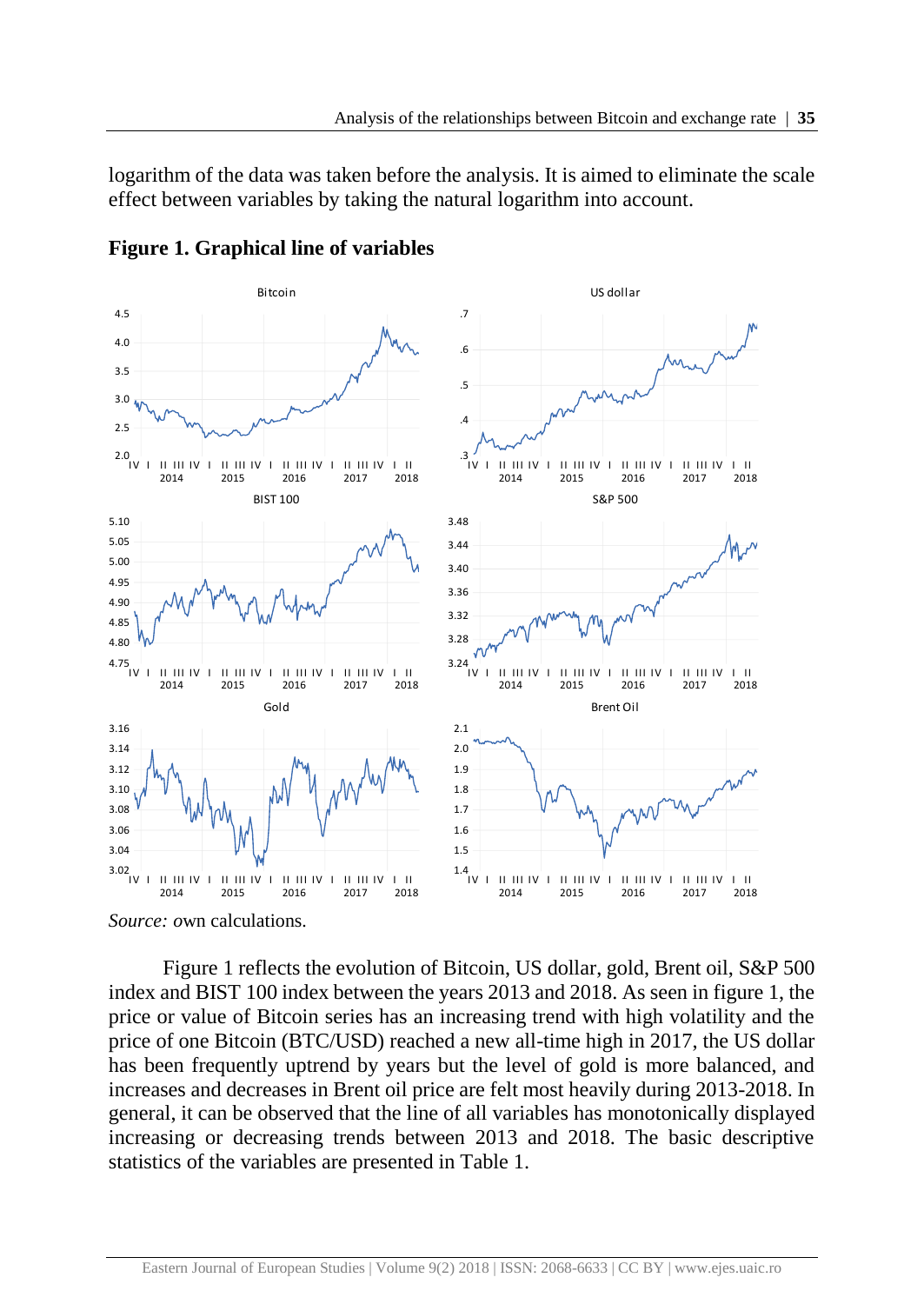| <b>Variables</b> | Mean      | <b>Median</b> | <b>Minimum</b> | <b>Maximum</b> | Std. Dev. |
|------------------|-----------|---------------|----------------|----------------|-----------|
| <b>Bitcoin</b>   | 2217.193  | 618.95        | 209.9          | 19.187         | 3486.525  |
| $S\&P 500$ Index | 2195.751  | 2099.165      | 1775.32        | 2872.87        | 279.370   |
| <b>Brent Oil</b> | 65.323    | 56.815        | 28.94          | 114.81         | 22.752    |
| US dollar        | 3.024     | 2.929         | 2.019          | 4.73           | 0.674     |
| Gold             | 1243.067  | 1252.55       | 1056.2         | 1379           | 71.809    |
| BIST 100 Index   | 85,756.79 | 81,701.54     | 61,858.21      | 120,701.9      | 14,007.86 |

| Table 1. Descriptive statistics of the variables |  |  |  |
|--------------------------------------------------|--|--|--|
|--------------------------------------------------|--|--|--|

*Source*: own calculations*.*

Table 1 reports results of the descriptive statistics of all variables. When Table 1 is analysed, based on 24.11.2013-08.07.2018 periods, it can be observed that the average price of 1 Bitcoin is about \$2217, Bitcoin ranges between \$209.9 and \$19,187. The maximum values of the S&P 500 Index, Brent oil, US dollar, gold and BIST 100 Index are 2872.87, 114.81, 4.73, 1379 and 120,701.9, respectively. Furthermore, the minimum values of the S&P 500 Index, Brent oil, US dollar, gold and BIST 100 Index are 1775.32, 28.94, 2.019, 1056.2 and 61,858.21, respectively. Consequently, we may say that there is a great deal of change in the US dollar. Therefore, this tangible change is thought to affect commodity prices and stock market index directly.

The financial time series includes asymmetric information and a heterogeneous structure of market. Asymmetric causality tests are frequently used in order to eliminate the existence of asymmetric information in financial time series (Zeren and Koc, 2014). With this object, the causality relationships between Bitcoin prices and commodity markets, exchange rates and global indexes are analysed via Hatemi-J (2012) asymmetric causality analysis. This is because market participants are expected to have heterogeneous beliefs. Therefore, each investor can be expected to make different decisions against shocks which occur in the market. Starting from here, investors' diverse reactions towards the positive and negative shocks are not taken into consideration, if the analysis uses Granger causality test. As a result, the magnitude of the positive and negative shocks may lead to other tests thus leading to misleading results. So, the Hatemi-J (2012) test is a convenient method for researches which employ financial time sequences.

We can find numerous studies in literature that reveal causality relationships between variables. Hacker and Hatemi-J (2006) test and Toda-Yamamoto test (1995) are causality tests which analyse correlations between variables by using the bootstrap method. Due to the possibility of non-normal distribution of errors in these tests, the bootstrap technique is used to create new critical values. The deficiency of these models is that they cannot separate the positive and negative shocks. So, a failure in separating shocks in series is a weakness of these tests. It is assumed that the negative and positive shocks have the same impact in the data generating process of the tests. In the Hatemi-J (2012) test, an asymmetric causality test, shocks are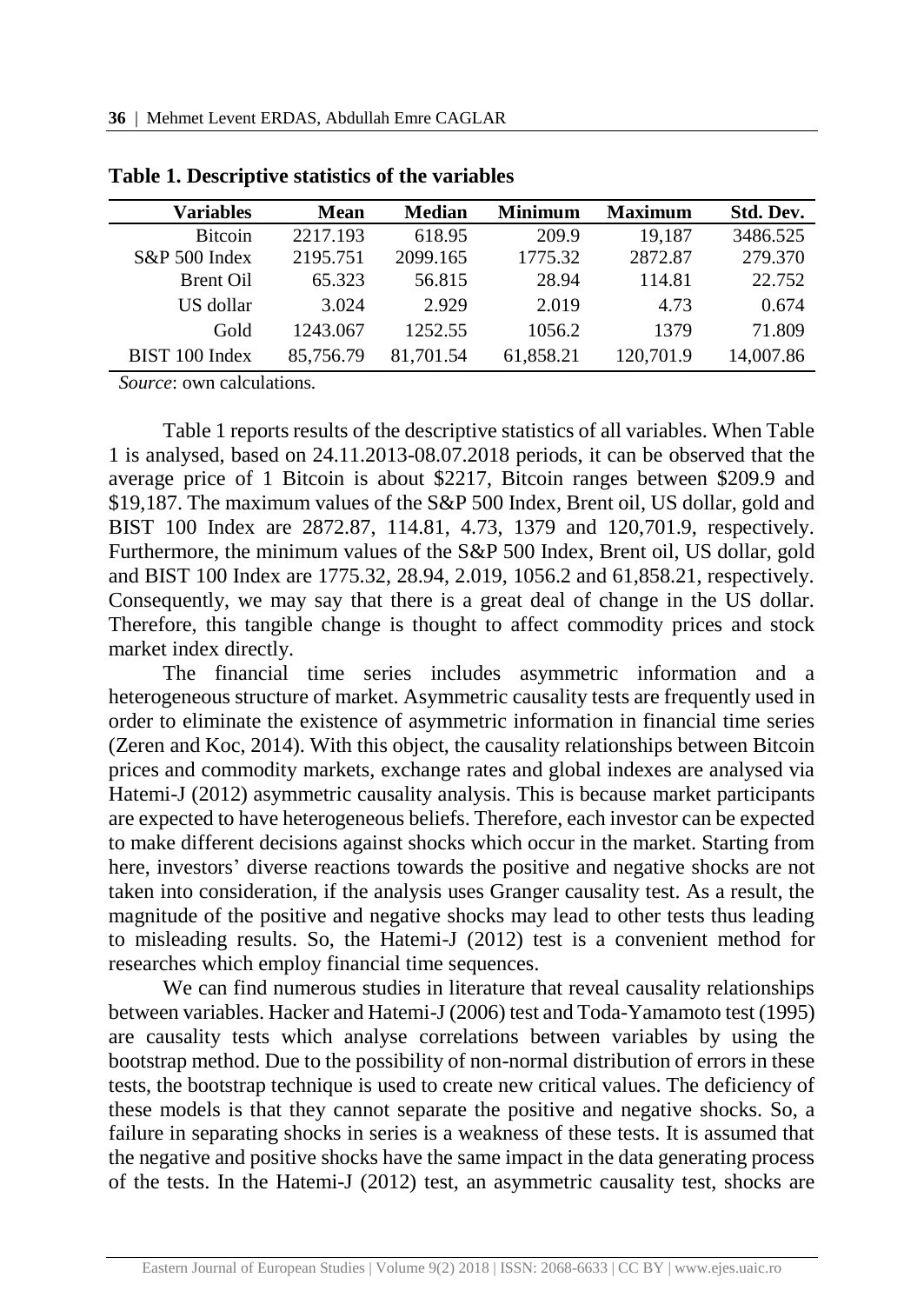divided into negative and positive by distinguishing their impacts. The main motivation of this study is the direction of the causality relationship between the Bitcoin prices and the abovementioned five variables. For this purpose, Hatemi-J (2012), in which positive and negative shocks may have different causal impacts in the asymmetric causality test, is used.

It is assumed that there are two series as  $y_{1t}$  and  $y_{2t}$  in order to reveal the asymmetric causality relation between two integrated series:

$$
y_{1t} = y_{1t-1} + \varepsilon_{1t} = y_{1,0} + \sum_{i=1}^{t} \varepsilon_{1i} \quad t = 1, 2, \dots, T
$$
 (1)

$$
y_{2t} = y_{2t-1} + \varepsilon_{2t} = y_{2,0} + \sum_{i=1}^{t} \varepsilon_{2i} \qquad t = 1, 2, \dots, T
$$
 (2)

Where,  $t=1,2,...T$ ;  $y_{1,0}$  and  $y_{2,0}$  represent initial values. In addition, the error terms  $\varepsilon_{1i}$  and  $\varepsilon_{2i}$  are determined as white noise residuals. In this regard, the positive and negative shocks are presented as follows, respectively:

$$
\varepsilon_{1i}^+ = \max(\varepsilon_{1i}, 0), \ \varepsilon_{2i}^+ = \max(\varepsilon_{2i}, 0), \ \varepsilon_{1i}^- = \min(\varepsilon_{1i}, 0), \ \varepsilon_{2i}^- = \min(\varepsilon_{2i}, 0)
$$
 (3)

Therefore, residuals can be stated as a sum of the positive and negative shocks as  $\varepsilon_{1i} = \varepsilon_{1i}^+ + \varepsilon_{1i}^-$ , and  $\varepsilon_{2i} = \varepsilon_{2i}^+ + \varepsilon_{2i}^-$ . With the information assumption, it is possible to express the equations for a  $y_{10}$  and  $y_{20}$  as follows:

$$
y_{1t} = y_{1t-1} + \varepsilon_{1t} = y_{1,0} + \sum_{i=1}^{t} \varepsilon_{1i}^{+} + \sum_{i=1}^{t} \varepsilon_{1i}^{-} \tag{4}
$$

and similarly;

$$
y_{2t} = y_{2t-1} + \varepsilon_{2t} = y_{2,0} + \sum_{i=1}^{t} \varepsilon_{2i}^{+} + \sum_{i=1}^{t} \varepsilon_{2i}^{-} \tag{5}
$$

Finally, the positive and negative shocks which take part in each variable can be expressed as an equation in cumulative form as follows:

$$
y_{1t}^{+} = \sum_{i=1}^{t} \varepsilon_{1i}^{+}, y_{1t}^{-} = \sum_{i=1}^{t} \varepsilon_{1i}^{-}, y_{2t}^{+} = \sum_{i=1}^{t} \varepsilon_{2i}^{+}, y_{2t}^{-} = \sum_{i=1}^{t} \varepsilon_{2i}^{-} \tag{6}
$$

### **3. Empirical application**

Detecting the causes of the ups and downs on the volatility of Bitcoin prices is very important in terms of investors. Thus, the Hatemi-J (2012) approach allowing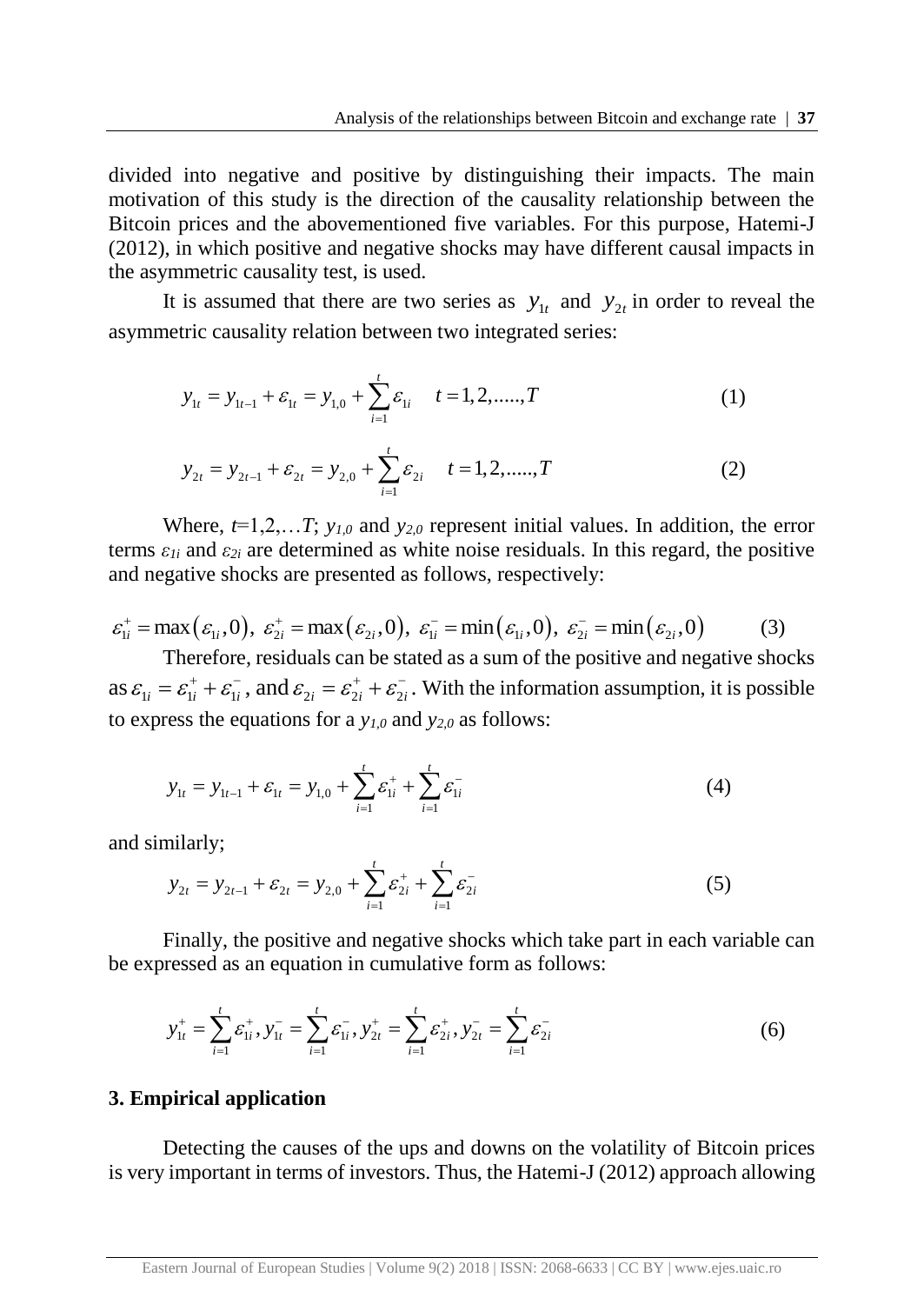the examination of various impacts together is used to investigate the effects of the shocks on the variables. Before applying the Hatemi-J (2012) causality test, the results of the Augmented Dickey-Fuller (ADF, 1979, 1981) unit root test is analysed to reveal the characteristics of the variables. Table 2 reports the results of applying the ADF unit root test.

| <b>Test</b>                         | <b>Variables</b> | <b>Intercept</b> | Intercept and |
|-------------------------------------|------------------|------------------|---------------|
|                                     |                  |                  | <b>Trend</b>  |
|                                     | <b>Bitcoin</b>   | 0.173            | $-1.995$      |
|                                     | S&P 500 Index    | $-0.627$         | $-2.664$      |
| <b>Augmented Dickey-Fuller Test</b> | Brent Oil        | $-1.672$         | $-0.804$      |
|                                     | US dollar        | 0.047            | $-2.280$      |
|                                     | Gold             | $-2.527$         | $-2.637$      |
|                                     | BIST 100 Index   | $-1.428$         | $-2.284$      |

|  |  | Table 2. Results of augmented dickey-fuller test |  |  |
|--|--|--------------------------------------------------|--|--|
|--|--|--------------------------------------------------|--|--|

*Note:* all variables become stationary when they are first differenced*. Source:* own calculation.

The above results indicate that all series include unit root both in the intercept model and in the trend and intercept model. While the unit-root hypothesis could not be rejected for all series in levels, the first differences were found to be stationary (Table 2). Once the characteristics of the variables were determined, the focus of the study was shifted to causality analysis. Under these circumstances, the effects of the shocks in the variables were investigated via Hatemi-J (2012) which can separate the positive and negative shocks. Table 3 reflects the results of applying the Hatemi-J (2012) asymmetric causality test.

The causal relationships which show mutual interactions between Bitcoin price and Brent oil price, US dollar, gold price; BIST 100 Index and S&P 500 Index variables are summarized in Table 3. Faced with positive and negative shocks, the reaction at Bitcoin prices were analysed as *Panel A*, *Panel B*, *Panel C, Panel D* and *Panel E*. The panel results are explained as follows, respectively.

Firstly, in Table 3 *Panel A,* the causality relationship between Bitcoin prices and the S&P 500 stock market index was investigated. According to the results, there was one-way causality for Bitcoin prices towards the S&P 500 Index. A negative trend in Bitcoin prices affects the S&P 500 stock Index both negatively and positively. It was observed that Bitcoin investors do not have a homogeneous structure. Accordingly, S&P 500 investors can get a different position in the face of diminishing Bitcoin prices. It can also be said that investors in the index quoting the largest companies in the world take into consideration the Bitcoin price movements in their investment decisions. In addition to these results, the superiority of the Hatemi-J (2012) causality test compared to the standard causality tests (decomposition of positive and negative shocks) was also observed. Conversely, it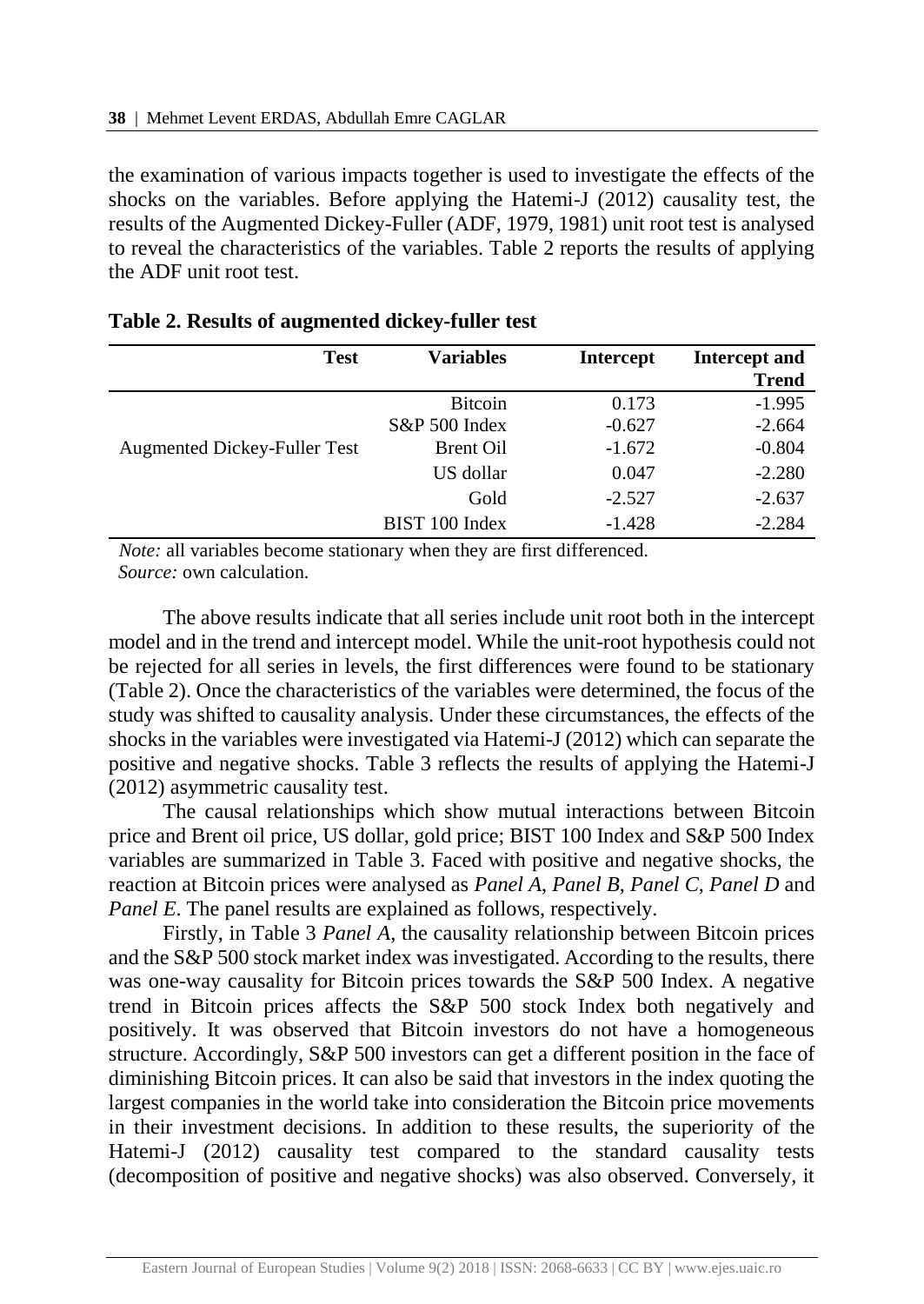appears that if a positive shock occurs at Bitcoin prices, the S&P 500 Index tends to be adversely affected. It is considered that the increase in the Bitcoin price is negatively priced by the S&P 500 investors. As a result, it was found that the S&P 500 investors adopt a highly sensitive position towards the Bitcoin prices. When the other direction of causality is examined, it is seen that the increases and decreases in the S&P 500 Index do not significantly affect Bitcoin prices. This result is compatible with Georgoula *et al*. (2015) and Sovbetov (2018).

| <b>Null Hypothesis</b>                                             | <b>Test</b>  | <b>Critical Bootstrap</b><br><b>Value</b> |       |       | <b>Null Hypothesis</b>                                      | <b>Test</b>  | <b>Critical Bootstrap</b><br>Value |       |       |
|--------------------------------------------------------------------|--------------|-------------------------------------------|-------|-------|-------------------------------------------------------------|--------------|------------------------------------|-------|-------|
|                                                                    | <b>Value</b> | %1                                        | %5    | %10   |                                                             | <b>Value</b> | %1                                 | %5    | %10   |
| Panel A                                                            |              |                                           |       |       |                                                             |              |                                    |       |       |
| Bitcoin <sup>+</sup> $\neq$ > S&P 500 <sup>+</sup>                 | 0.254        | 6.892                                     | 3.923 | 2.699 | $S\&P 500^+ \neq Bitcoin^+$                                 | 0.069        | 6.805                              | 3.805 | 2.689 |
| Bitcoin $\Rightarrow$ S&P 500                                      | 4.811        | 7.947                                     | 4.188 | 2.799 | $S\&P 500 \neq Bitcoin$                                     | 0.432        | 6.853                              | 6.853 | 6.853 |
| Bitcoin <sup>+</sup> $\neq$ > S&P 500 <sup>-</sup>                 | 6.135        | 9.667                                     | 6.173 | 4.707 | $S\&P 500^+\neq Bitcoin$                                    | 2.608        | 7.083                              | 3.788 | 2.607 |
| Bitcoin $\neq$ S&P 500 <sup>+</sup>                                | $16.549*$    | 9.643                                     | 6.160 | 4.701 | $S\&P 500 \neq Bitcoin^+$                                   | 0.438        | 7.507                              | 3.790 | 2.690 |
| Panel B                                                            |              |                                           |       |       |                                                             |              |                                    |       |       |
| Bitcoin <sup>+</sup> $\neq$ > Brent Oil <sup>+</sup>               | 0.275        | 7.108                                     | 3.912 | 2.692 | Brent $Oil^+\neq Bitcoin^+$                                 | 0.009        | 7.320                              | 3.860 | 2.673 |
| $Bitcoin \neq Brent$ <i>Oil</i>                                    | 0.684        | 7.151                                     | 4.021 | 2.782 | <i>Brent Oil</i> $\Rightarrow$ <i>Bitcoin</i>               | 0.324        | 7.200                              | 3.861 | 2.667 |
| $Bitcoin^+ \nightharpoonup Brent$ Oil                              | 0.780        | 7.272                                     | 3.863 | 2.716 | Brent $Oil^+ \neq Bitcoin$                                  | 0.184        | 6.810                              | 3.844 | 2.712 |
| Bitcoin $\neq$ Brent Oil <sup>+</sup>                              | 0.561        | 7.037                                     | 3.798 | 2.646 | Brent $Oil \neq Bitcoin^+$                                  | 0.215        | 7.111                              | 3.710 | 2.664 |
| Panel C                                                            |              |                                           |       |       |                                                             |              |                                    |       |       |
| <i>Bitcoin</i> <sup><math>\neq</math></sup> US dollar <sup>+</sup> | 3.523        | 9.590                                     | 6.150 | 4.669 | US dollar <sup>+</sup> $\neq$ > <i>Bitcoin</i> <sup>+</sup> | 0.887        | 9.346                              | 6.148 | 4.736 |
| <i>Bitcoin</i> $\neq$ US dollar                                    | 0.321        | 7.094                                     | 3.904 | 2.745 | US dollar $\neq$ <i>Bitcoin</i>                             | 0.460        | 7.280                              | 4.092 | 2.825 |
| <i>Bitcoin</i> <sup><math>\neq</math></sup> US dollar              | 1.904        | 6.913                                     | 3.919 | 2.742 | US dollar <sup>+</sup> $\neq$ > <i>Bitcoin</i>              | 0.274        | 7.080                              | 3.918 | 2.672 |
| <i>Bitcoin</i> $\neq$ US dollar <sup>+</sup>                       | 1.238        | 7.062                                     | 4.032 | 2.858 | US dollar $\neq$ <i>Bitcoin</i> <sup>+</sup>                | 0.356        | 6.811                              | 3.785 | 2.665 |
| Panel D                                                            |              |                                           |       |       |                                                             |              |                                    |       |       |
| $Bitcoin^+\neq Gold^+$                                             | 0.421        | 6.887                                     | 3.813 | 2.674 | $Gold^*\neq>Bitcoin^*$                                      | 0.134        | 6.915                              | 3.831 | 2.665 |
| $Bitcoin \neq$ Sold                                                | 1.229        | 7.189                                     | 4.029 | 2.807 | $Gold \neq Bitcoin$                                         | 0.047        | 7.045                              | 3.979 | 2.781 |
| $Bitcoin^* \neq \neg Gold$                                         | 0.417        | 7.520                                     | 3.799 | 2.673 | $Gold^*\neq\!\!Biteoin^*$                                   | 0.235        | 6.776                              | 3.844 | 2.774 |
| $Bitcoin \neq$ Sold <sup>+</sup>                                   | 0.190        | 7.113                                     | 3.889 | 2.720 | $Gold \neq Biteoin^+$                                       | 0.130        | 7.109                              | 3.743 | 2.685 |
| Panel E                                                            |              |                                           |       |       |                                                             |              |                                    |       |       |
| Bitcoin <sup>+</sup> $\neq$ >BIST 100 <sup>+</sup>                 | 0.004        | 7.268                                     | 3.735 | 2.614 | BIST $100^+ \rightleftharpoons Bitcoin^+$                   | 0.779        | 6.759                              | 3.758 | 2.639 |
| Bitcoin $\neq$ BIST 100                                            | 0.107        | 7.174                                     | 3.895 | 2.746 | BIST $100 \neq Bitcoin$                                     | 0.208        | 7.850                              | 3.880 | 2.706 |
| Bitcoin <sup>+</sup> $\neq$ > BIST 100 <sup>+</sup>                | 0.077        | 6.879                                     | 3.841 | 2.665 | BIST $100^+ \rightleftharpoons Bitcoin$                     | 0.966        | 7.190                              | 3.863 | 2.709 |
| Bitcoin $\Rightarrow$ BIST 100 <sup>+</sup>                        | 50.498       | 6.775                                     | 3.894 | 2.730 | BIST $100 \neq Bitcoin$                                     | 0.001        | 7.062                              | 3.871 | 2.666 |

**Table 3. Results of Hatemi-J asymmetric causality test (2012)**

*Note:* The denotation  $A \neq B$  indicates the null hypothesis that variable A does not cause variable B. For example, Bitcoin  $\neq$  BIST 100<sup>+</sup> means that a positive shock in Bitcoin does not cause positive shocks in the BIST 100 Index.  $\alpha$ ,  $\alpha$  and  $\alpha$  and  $\alpha$  and  $\alpha$  and  $\alpha$  and  $\alpha$  and  $\alpha$  and  $10\%$ , respectively. The bootstrap p-values are, in each case, based on 10,000 replications. *Source*: own calculations.

Secondly, the results in Table 3 *Panel B* indicate that there is no causality relationship between Bitcoin prices and Brent oil prices. Therefore, the causal relationship is not found from Bitcoin prices to Brent oil prices and the other way around. These results revealed that Bitcoin investors are not affected by the increase and decrease in Brent oil prices. Thus, the positive and negative shocks to Brent oil price do not seem to determine Bitcoin price. These results are consistent with the findings of Ciaian *et al*. (2016).

Thirdly, the results in Table 3 *Panel C* indicate that we did not find any causality relationships between Bitcoin prices and exchange rate (US dollars). Hence, no association was found neither from Bitcoin prices to exchange rate nor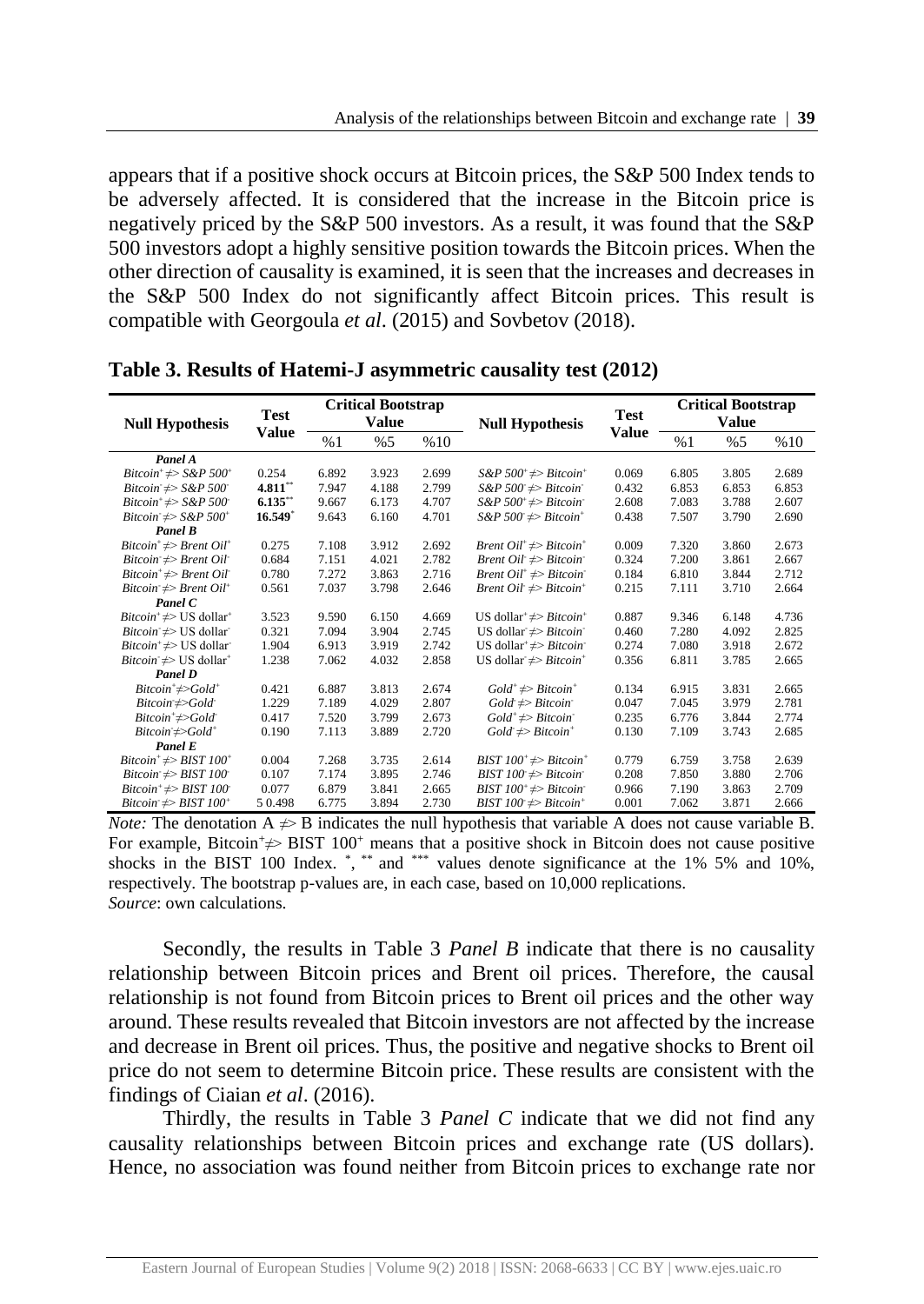the other way. This means that US dollars fluctuation does not affect Bitcoin investors' decision. The fact that Bitcoin is not affected by the exchange rate as a cryptocurrency can be presented as an important result. Generally, there is a mutual exchange relation among currencies and all currencies, including the US dollar, depreciate. However, it appears that the up and down movements in the US dollar do not significantly affect Bitcoin investors' decision. Thus, it is possible to make some inferences: the US dollar has been a stable or safe-haven currency on international markets; however, Bitcoin is not a currency, but a speculation due to the security gap in the Bitcoin and excessive volatility. Besides, there is no competition as a medium of exchange between US dollar and Bitcoin use in transactions. These results are consistent with the findings of Atik *et al*. (2015) and Gulec *et al*. (2018).

Fourthly, in Table 3 *Panel D,* we obtained that there is no mutual causality relationship between Bitcoin prices and gold prices as an investment instrument. It was observed that Bitcoin investors are not affected by gold price shocks. Due to the investors' caution against Bitcoin, gold stands out among the methods principally preferred by the investors. Gold has been preferred as the currency of choice throughout history. Gold is a commodity while Bitcoin is a more elusive instrument. It is expected that the inverse relationship between Bitcoin and gold as a safe investment instrument has been marked. It is only natural when there is an inverse correlation between the prices of Bitcoin, a relatively new investment instrument, and gold has been identified as a safe haven asset. But such a relationship does not exist in this study. These results are consistent with the findings of Gulec *et al*. (2018).

Finally, in Table 3 *Panel E,* we obtained that there is no causality relationship between Bitcoin prices and BIST 100 Index. This means that the causal relationship is not found from Bitcoin prices to BIST 100 Index and the other way around. Here, the increase or decrease in the Bitcoin price and the recent remarkable increase in the Bitcoin returns do not affect the BIST 100 Index investors' decisions. Therefore, these investors remain unresponsive to the risks and returns of Bitcoin. In a similar vein, investors seeking to enter the Bitcoin market will not find the impacts of the BIST 100 in the Bitcoin market. The nonexistence of a causality relationship between the BIST 100 Index and Bitcoin may stem from the fact that investors in Turkey are not up to date on the issue and cautious against Bitcoin, since cryptocurrencies are not the subject of today's traditional financial sector regulations and pose too much risk; legal gaps and the need for speaking a foreign language to follow foreign markets; the difficulty in investing as cryptocurrencies require a great deal of information for investment purposes; and that a considerable portion of the share investors in Turkey do not have adequate information about these markets. These results are consistent with the findings of Dirican and Canoz (2017) and Gulec *et al*. (2018).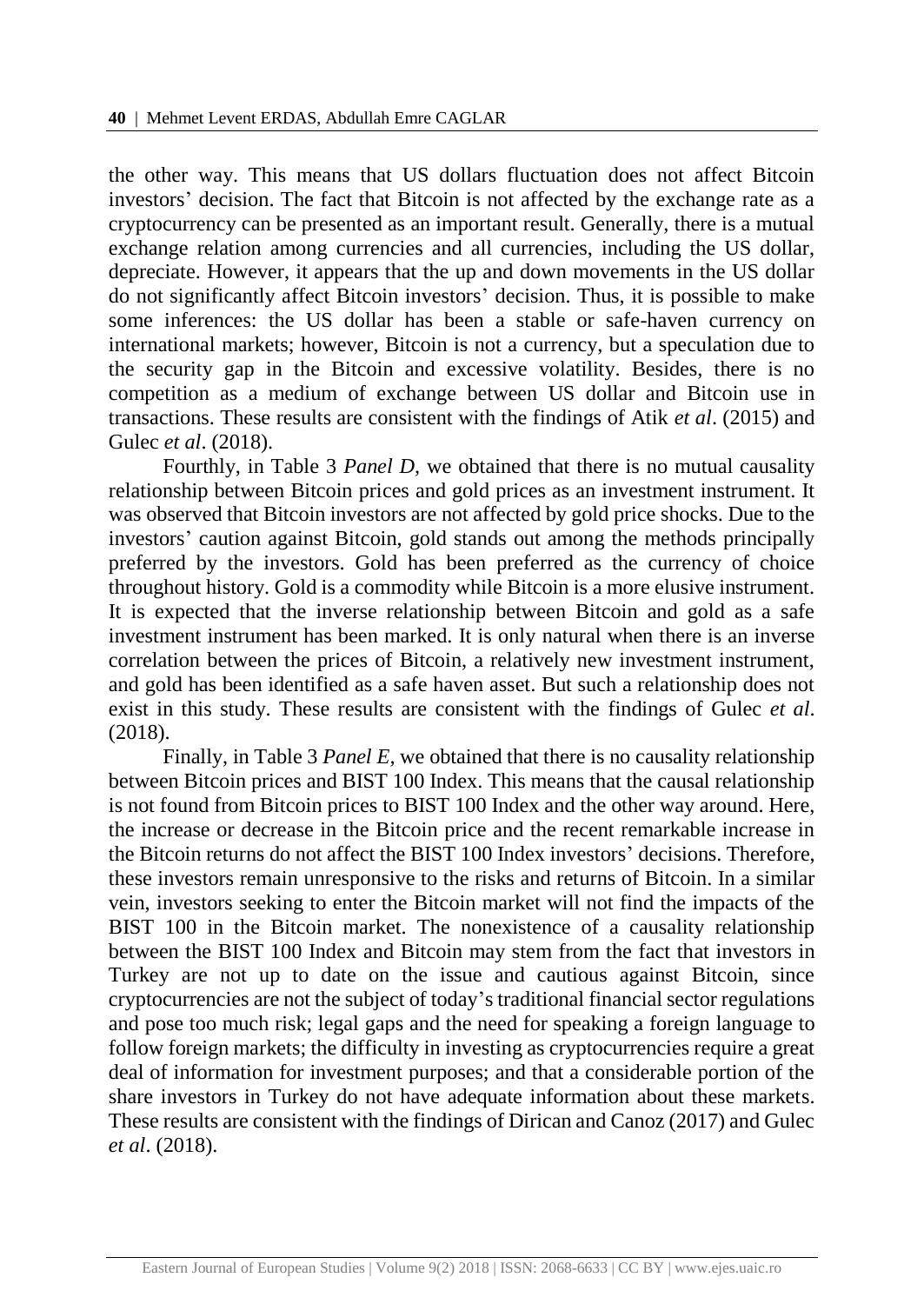## **Conclusions**

The phenomenon of cryptocurrencies is developing at a high rate from day to day. In direct proportion to its recognition among ever-increasing cryptocurrencies in the financial market and the number of its users, Bitcoin differs from other cryptocurrencies regarding the number of daily transactions and market capitalisation. Bitcoin prices have regularly displayed high volatility and the presence of high volatility is commonly associated with owners of Bitcoin actively taking part in its economy. There is an increasing interest in Bitcoin markets among users and academic research community as well. Hence, Bitcoin is the most widely known and used cryptocurrency in the world and its dynamics have been a controversial topic due to its use, mining, extreme volatility and characteristics as well as to the fact that cryptocurrency increased in popularity and became known to a wider audience.

The original side of this study is that we presume it is the first research analysing the relationships between Bitcoin price and commodity market, exchange rate and global indexes via Hatemi-J (2012) asymmetric causality test. This study attempts to examine the impacts of the virtual currency called Bitcoin on the other commodity prices and global markets with the increase in its use as a decentralized payment instrument and its treatment as an investment instrument. In this regard, the literature contribution of this study resides in revealing the relationship between commodity prices and the global indexes which may affect Bitcoin investors' decisions in international markets.

Hatemi-J (2012) test indicates that there is a causality relationship between Bitcoin prices and S&P 500 Index. The results suggest that a negative shock in Bitcoin leads to negative and positive shocks in the S&P 500 Index and a positive shock in Bitcoin leads to negative shocks in the S&P 500 Index. It can be suggested that a significant part of the investors in the S&P 500 market have sufficient information about the Bitcoin market, follow technological advances closely and that there is a lot of interest in computer applications which attract users' attention. On the contrary, there is no causality relationship between S&P 500 Index and the Bitcoin price. In the end, the result reveals that there is a unidirectional relationship between Bitcoin and S&P 500 Index. However, it is observed that causal relations from negative to positive and positive to negative shocks do not exist between Bitcoin and gold, Brent oil, US dollar and BIST 100 Index. Moreover, Bitcoin currency does not seem to be significantly affected by macro-financial developments. At present, several countries have warned that Bitcoin is insecure, has no legal tender and does not meet the standards of electronic money. Consequently, the use of Bitcoin has been completely or partially banned by some countries. However, it is expected that Bitcoin may have certain relationships with the exchange rates, commodity markets, global indices and other global indicators in the future; along with the identification of Bitcoin as a cryptocurrency, it is accepted as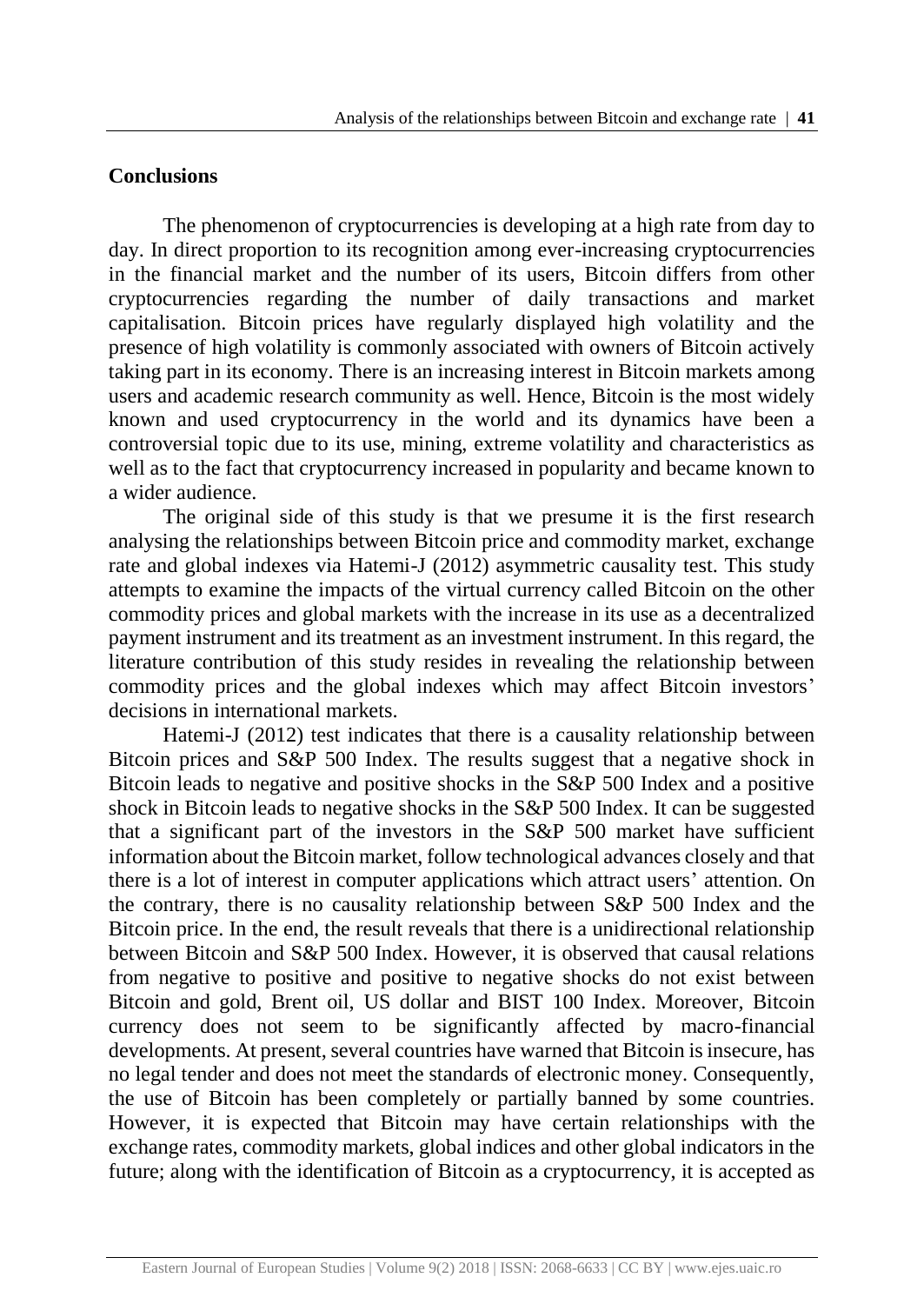a digital currency and its use is permitted by countries in the real economy, being regulated by central banks.

When all the results of the study are analysed, it can be observed that Bitcoin investors affect the S&P 500 Index. In addition, the Bitcoin currency is found to be one of the determinants of volatility in the S&P 500 market. Therefore, it is recommended that investors who take an active role in the S&P 500 market should closely follow the Bitcoin prices. As we look into the future, we expect Bitcoin to continue to make strides to become an accepted currency worldwide. Bitcoin and other cryptocurrencies are supposed to have the potential to replace traditional and new payment methods. Because this paper tends to only examine a relation in terms of certain variables, it has several limitations. In this context, future studies should focus on cryptocurrencies' relationships, especially those between Bitcoin and other financial instruments, global indicators and national exchanges, as well as on the relationship between Bitcoin exchanges and Bitcoin's relationships with other currencies.

#### **References**

- Antonopoulos, A. M. (2014), *Mastering Bitcoin: Unlocking Digital Crypto-Currencies*, Sebastopol: O'Reilly Media Inc.
- Atik, M., Kose, Y., Yılmaz B. and Saglam, F. (2015), Crypto currency: Bitcoin and effects on exchange rates, *The Journal of Faculty of Economics and Administrative Sciences*, 6(11), pp. 247-261.
- Baek, C. and Elbeck, M. (2015), Bitcoins as an investment or speculative vehicle? A first look, *Applied Economics Letters*, 22(1), pp. 30-34.
- Bartos, J. (2015), Does Bitcoin follow the hypothesis of efficient market*?*, *International Journal of Economic Sciences*, 4(2), pp. 10-23.
- Baur, G. D., Lee, D. A. and Hong, K. (2017), Bitcoin: Medium of exchange or speculative assets?, *Journal of International Financial Markets, Institutions and Money*, 54, 177- 189 (retrieved from: https://ssrn.com/abstract=2561183).
- Baur, G. D., Dimpfl, T. and Kuck, K. (2018), Bitcoin, gold and US dollar-a replication and extension, *Finance Research Letters*, 25, pp. 103-110.
- Bhardwaj, R., Rachcha, A. and Desai, R. (2017), Online secure payment system using steganography and cryptography, *International Journal on Recent and Innovation Trends in Computing and Communication*, 5(12), pp. 33-36.
- Bjerg, O. (2016), How is Bitcoin money?, *Theory, Culture & Society*, 33(1), pp. 53-72.
- Bouoiyour, J. and Selmi, R. (2015), What does Bitcoin look like?, *Annals of Economics and Finance*, 16(2), pp. 449-492.
- Bouoiyour, J., Selmi, R., Tiwari, A. and Olayeni, O. (2016), What drives Bitcoin price?, *Economics Bulletin*, 36(2), pp. 843-850.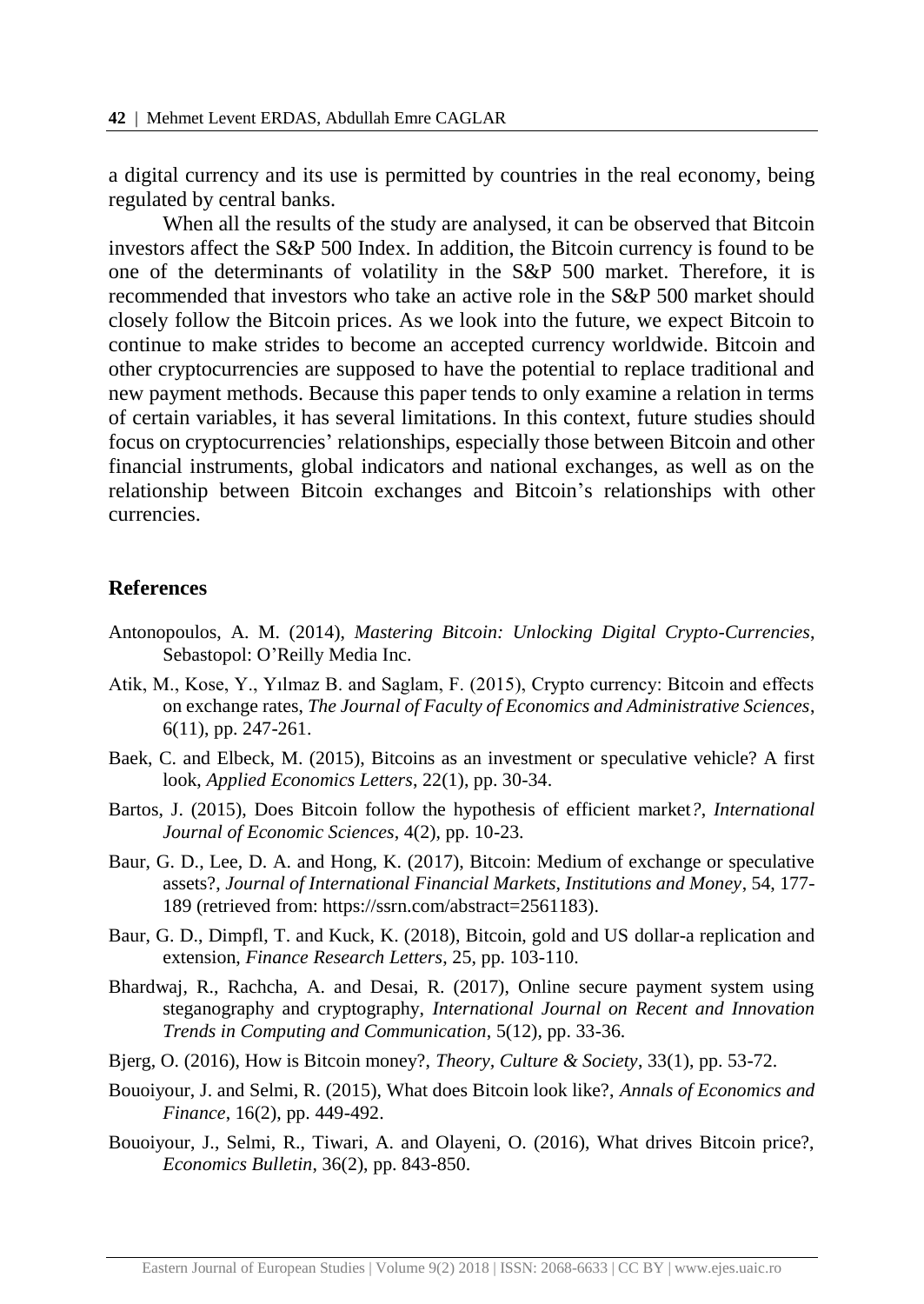- Bouri, E., Molnár, P., Azzi, G., Roubaud, D. and Hagfors, L. I. (2017), On the hedge and safe haven properties of Bitcoin: Is it really more than a diversifier?, *Finance Research Letters*, 20, pp. 192-198.
- Brandvold, M., Molnar, P., Vagstad, K. and Valstad, O. C. A. (2015), Price discovery on Bitcoin exchanges. *Journal of International Financial Markets Institutions and Money*, 36(C), pp. 18-35.
- Briere, M., Oosterlinck, K. and Szafarz, A. (2015), Virtual currency, tangible return: Portfolio diversification with Bitcoin, *Journal of Asset Management*, 16(6), pp. 365- 373.
- Chen, Y.W. and Vivek, K.P. (2014), The Value of Bitcoin in Enhancing the Efficiency of an Investor's Portfolio, *Journal of Financial Planning*, 27(9), pp. 44-52.
- Chiu, J. and Koeppl, T. (2017), *The Economics of Cryptocurrencies-Bitcoin and Beyond*, Queen's Economics Department Working Paper, No. 1389, Ontario (retrieved from: http://qed.econ.queensu.ca/working\_papers/papers/qed\_wp\_1389.pdf).
- Ciaian, P., Rajcaniova, M. and Kancs, A. (2016), The economics of Bitcoin price formation, *Applied Economics*, 48(19), pp. 1799-1815.
- Dickey, D. A. and Fuller, W. A. (1979), Distribution of the estimators for autoregressive time series with a unit root, *Journal of the American Statistical Association*, 74(366), pp. 427–431.
- Dickey, D. A. and Fuller, W. A. (1981), Likelihood ratio statistics for autoregressive time series with a unit root, *Econometrica*, 49(4), pp. 1057-1072.
- Dirican, C. and Canoz, I. (2017), The cointegration relationship between Bitcoin prices and major world stock indices: An analysis with ARDL model approach, *Journal of Economics, Finance and Accounting*, 4(4), pp. 377-392.
- Dyhrberg, A. H. (2015), Hedging capabilities of Bitcoin. Is it the virtual gold?, *Finance Research Letters*, 16(C), pp. 139-144.
- Dyhrberg, A. H. (2016), Bitcoin, gold and the dollar-a GARCH volatility analysis, *Finance Research Letters*, 16, pp. 85-92.
- Dwyer, G. P. (2015), The economics of bitcoin and similar private digital currencies, *Journal of Financial Stability*, 17(C), pp. 81-91.
- Edwards, C. (2015), News: Bitcoin price crash finds new victims, *Engineering & Technology*, 12(2), pp. 19-19.
- Eswara, M. (2017), Cryptocurrency gyration and Bitcoin volatility, *International Journal of Business and Administration Research Review*, 3(8), pp. 187-195.
- European Central Bank (2012), *Virtual Currency Schemes*, Germany (retrieved from: http://www.ecb.europa.eu/pub/pdf/other/virtualcurrencyschemes201210en.pdf).
- Georgoula, I., Pournarakis, D., Bilanakos, C., Sotiropoulos, N. D. and Giaglis, M. G. (2015), *Using time-series and sentiment analysis to detect the determinants of Bitcoin prices*, MCIS 2015 Proceedings 20, Samos, 3-5 October (retrieved from: http://aisel.aisnet.org/mcis2015/20).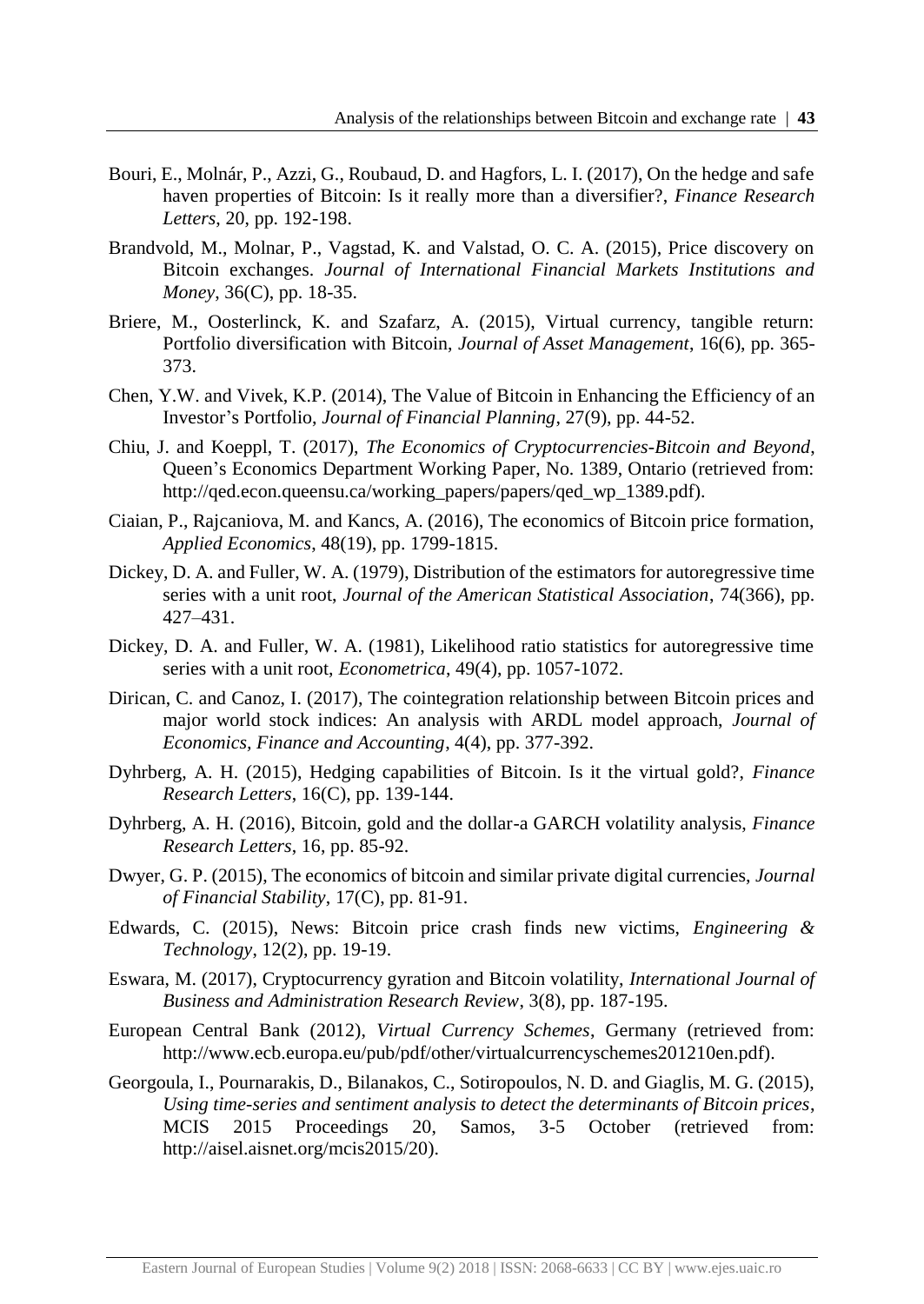- Glaser, F., Zimmermann, K., Haferkorn, M., Weber, M. C. and Siering, M. (2014), Bitcoinasset or currency? Revealing users' hidden intentions, in: Avital, M., Leimeister, M. and Schultze, U. (eds), *Proceedings of the European conference on information systems*, Israel: Tel Aviv, pp. 1-14.
- Giungato, P., Rana, R., Tarabella, A. and Tricase, C. (2017), Current trends in sustainability of Bitcoins and related blockchain technology, *Sustainability*, 9(12), pp. 1-11.
- Gulec, O. M., Cevik, E. and Bahadır, N. (2018), Investigation of the association between Bitcoin and financial indicators, *Journal of the Faculty of Economics and Administrative Sciences*, 7(2), pp. 18-37.
- Hacker, R. S. and Hatemi-J, A. (2006), Tests for causality between integrated variables using asymptotic and bootstrap distributions: theory and application, *Applied Economics*, 38(13), pp. 1489-1500.
- Hatemi-J, A. (2012), Asymmetric causality tests with an application, *Empirical Economics*, 43(1), pp. 447-456.
- Icellioglu, C. S. and Ozturk, M. B. E. (2017), In search of the relationship between Bitcoin and selected exchange rates: Johansen test and granger causality test for the period 2013-2017, *Maliyeve Finans Yazıları*, 109, pp. 51-70.
- Indra, D. (1992), Pengantaruang dan perbankan, Jakarta: PT RinekaCipta.
- Investopedia Database (2018), *Investing: Financial analysis,what is S&P 500 Index* (retrieved from: [https://www.investopedia.com/terms/s/sp500.asp\)](https://www.investopedia.com/terms/s/sp500.asp).
- Jin, L. S. and Masih, M. (2017), *Exploring Portfolio Diversification Opportunities in Islamic Capital Markets through Bitcoin: Evidence from MGARCH-DCC and Wavelet Approaches*, MPRA Paper, No.79752 (retrieved from[:https://mpra.ub.uni](https://mpra.ub.uni-muenchen.de/79752/1/MPRA_paper_79752.pdf)[muenchen.de/79752/1/MPRA\\_paper\\_79752.pdf\)](https://mpra.ub.uni-muenchen.de/79752/1/MPRA_paper_79752.pdf).
- Kajtazi, A. and Moro, A. (2017), *Bitcoin, portfolio diversification and Chinese financial markets* (retrieved from: [https://ssrn.com/abstract=3062064\)](https://ssrn.com/abstract=3062064).
- Katsiampa, P. (2017), Volatility estimation for Bitcoin: A comparison of GARCH models, *Economics Letter*, 158, pp. 3-6.
- Kocoglu, S., Cevik, Y. E. and Tanrıoven, C. (2016), Efficiency, liquidity and volatility of Bitcoin markets, *Journal of Business Research Turk*, 8(2), pp. 77-97.
- Kristoufek, L. (2015), What are the main drivers of the Bitcoin price? Evidence from wavelet coherence analysis, *PLoS ONE*, 10(4), pp. 1-15.
- Kurihara, Y. and Fukushima, A. (2017), The market efficiency of Bitcoin: A weekly anomaly perspective, *Journal of Applied Finance & Banking*, 7(3), pp. 57-64.
- Murphy, E. V., Murphy, M. M. and Seitzinger, M. V. (2015), Bitcoin: Questions, answers and analysis of legal issues, *Congressional Research Service* (retrieved from[:https://fas.org/sgp/crs/misc/R43339.pdf\)](https://fas.org/sgp/crs/misc/R43339.pdf).
- Nakatomo, S. (2008), *Bitcoin: A peer-to-peer electronic cash system* (unpublished) (retrieved from: [http://bitcoing.org/bitcoin.pdf\)](http://bitcoing.org/bitcoin.pdf).
- Nurhisam, L. (2017), Bitcoin: Islamic law perspective, *Qudus International Journal of Islamic Studies*, 5(2), pp. 85-100.